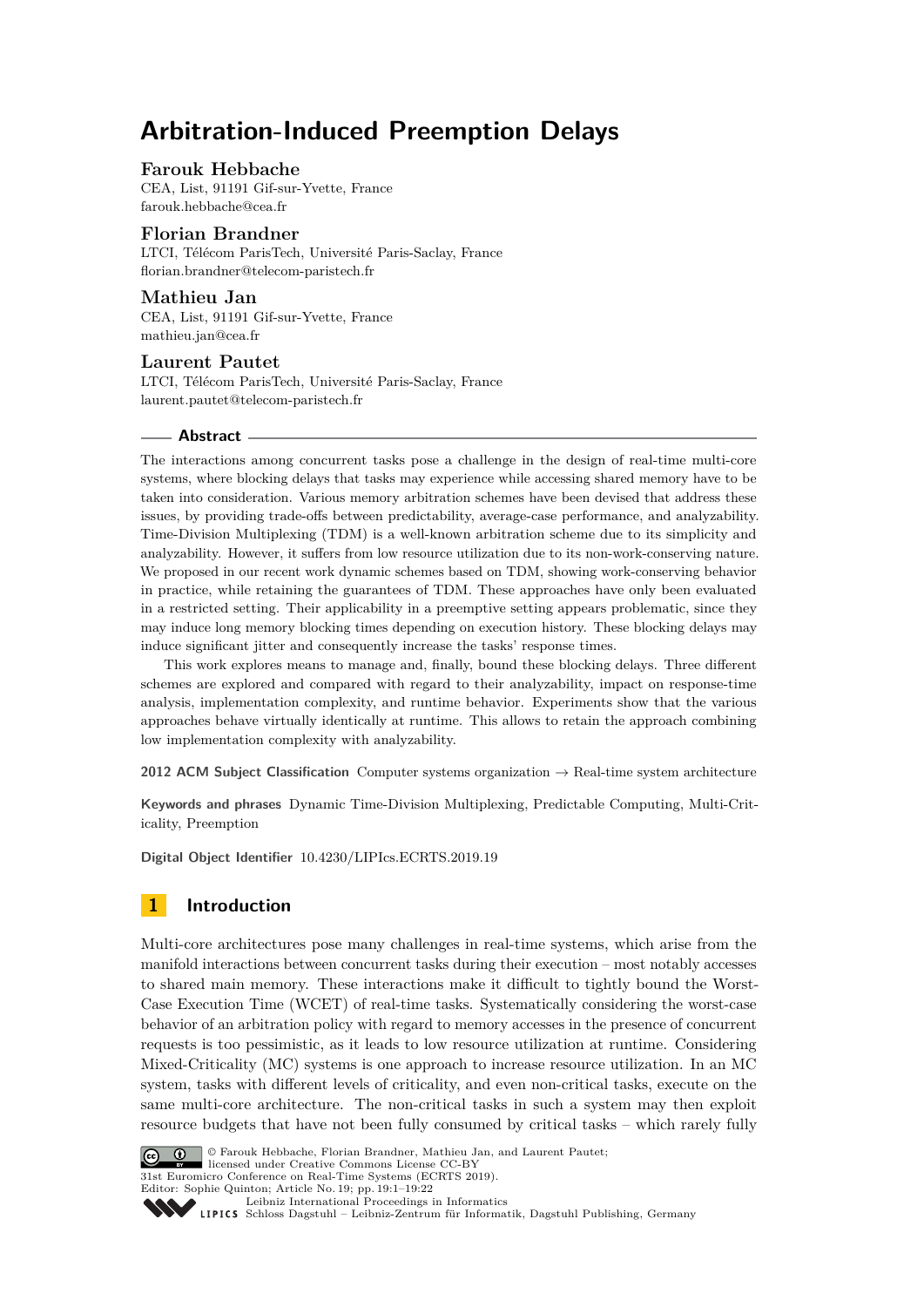## **19:2 Arbitration-Induced Preemption Delays**

exploit the worst-case budgets reserved for them. However, most MC systems take decisions only at the level of task scheduling. Our aim here is, hence, to apply similar ideas to the arbitration of memory requests in order to improve memory utilization.

Amongst the memory arbitration policies, Time-Division Multiplexing (TDM) divides time into slots and allocates them to cores to exclusively access memory. Using TDM, the accesses within a slot no longer depend on whether concurrent requests exist or not. TDM provides predictable behavior and improves composability by bounding access latencies and guaranteeing bandwidth independently from other cores. However, the access latency of a memory request when using TDM now depends on the scheduling of these time slots, even if they are unused. Such unused slots appear when the owner of a TDM slot does not (yet) have a memory request ready to be served. Under a strict TDM scheme, these unused slots cannot be reclaimed by another task. This *non-work-conserving* behavior of TDM often leads to low resource utilization. This problem is further amplified as the number of cores increases, leading to longer TDM schedules. Another source of TDM pessimism stems from the length of TDM slots, expressed in clock cycles, which have to be longer than the worst-case latency for handling memory requests. The arbiter consequently has to wait for the beginning of the next TDM slot, even when memory requests complete earlier than this worst-case latency. Resulting in low average-case performance and poor memory utilization.

To overcome these limitations, we recently explored novel dynamic TDM-based arbitration schemes [\[13\]](#page-20-0). In that work, we envisioned that the task's criticality level should not only be used by the task scheduler, but also by the memory arbiter. The arbiter associates a deadline with each memory request of a critical task, which corresponds to the end of its corresponding slot under a strict TDM scheme. The deadline then allows to compute the *slack time* of a critical task, i.e., the amount of time that the task's last request completed before the request's deadline. This slack time then can be exploited by the arbiter, under certain conditions, to favor requests of non-critical tasks over requests from critical tasks, to freely reorder memory requests, and to schedule memory requests at the granularity of clock cycles – instead of being confined to TDM slots. The resulting arbiter significantly reduces the memory idle time, compared to a regular TDM arbiter. The improvements go up to a factor of 350 and even remain above a factor of 50 under high memory load [\[13\]](#page-20-0).

However, the proposed dynamic TDM-based arbitration techniques face issues under a preemptive execution model. In this paper, we define two memory delays induced by preemptions, the *memory blocking delay* and the *misalignment delay*, which may lead to significant jitter and increase task response times. Even worse, due to non-critical tasks, the memory blocking delay may be unbounded in some circumstances. We explore three different approaches to analyze the impact of these arbitration-induced preemption delays considering preemptive  $[18]$  (SHDp) and non-preemptive  $[1]$  (SHDw) memory requests. Finally, we propose a new technique (SHDi) to resolve these issues by adapting (priority or rather) *criticality inheritance* known from scheduling theory. This allows us to manage and easily bound these preemption delays. Our evaluation shows that our new approach successfully limits the worst-case preemption delays experienced at runtime under our dynamic TDMbased arbitration schemes. At the same time we see virtually no impact on average-case performance and success rate. Note, in addition, that the proposed technique is not limited to the dynamic TDM-based arbitration schemes and is also applicable to other arbitration techniques, e.g., arbitration based on fixed priorities [\[1\]](#page-20-1).

The remainder of this paper is organized as follows. Section [2](#page-2-0) describes the considered system model. In Section [3,](#page-3-0) we briefly review the dynamic TDM-based arbitration schemes. Section [4](#page-6-0) identifies the different delays caused by preemptions in dynamic TDM-based arbitra-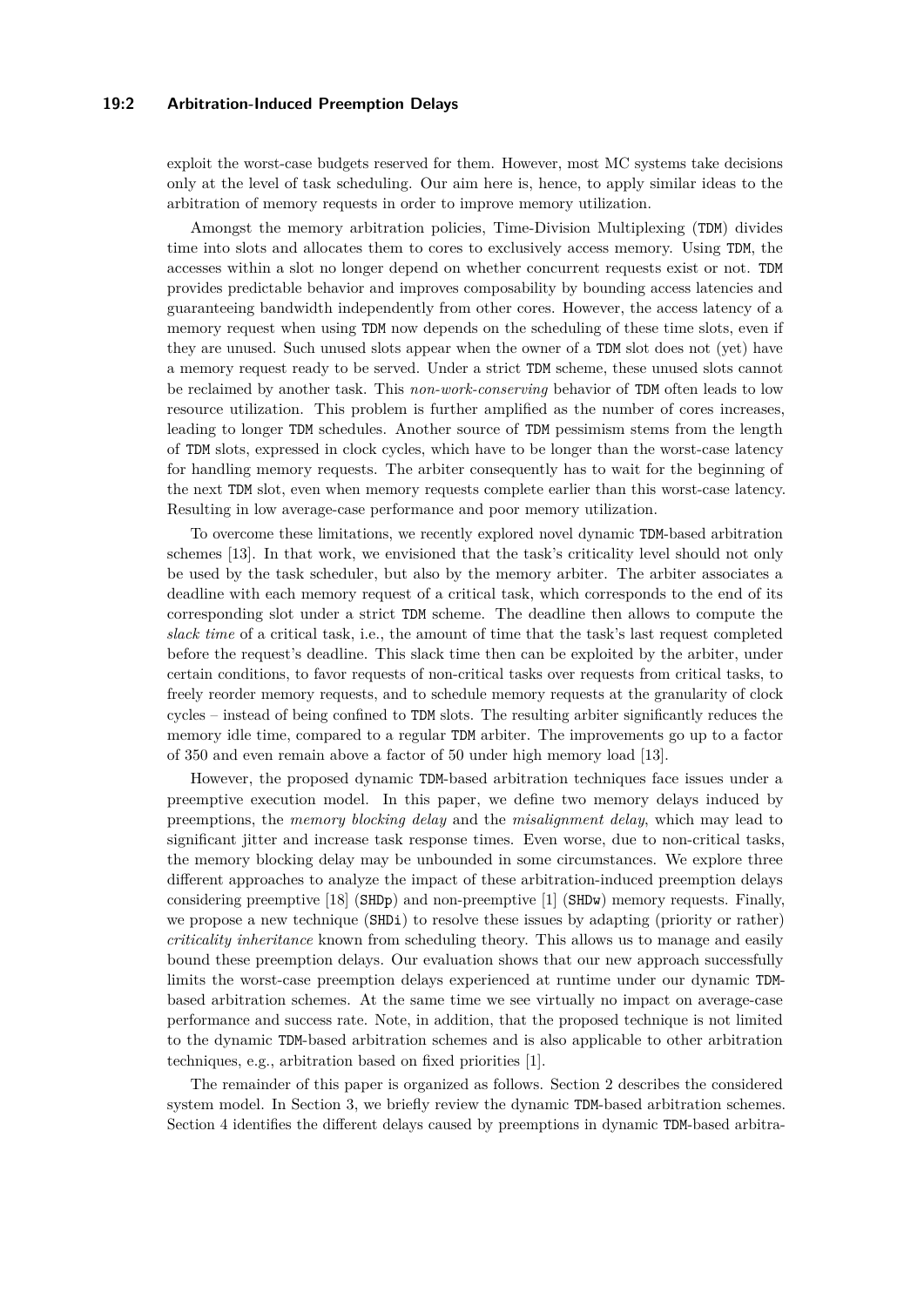#### **F. Hebbache, F. Brandner, M. Jan, and L. Pautet 19:3** 19:3

tion strategies, while Section [5](#page-8-0) proposes three preemption models to handle these delays. In Section [6,](#page-13-0) we evaluate our contributions and demonstrate the improvements in terms of blocking delay reductions and success rates on randomly generated task sets. Section [7](#page-18-0) presents related work, before concluding in Section [8.](#page-19-0)

# <span id="page-2-0"></span>**2 System Architecture**

## **2.1 Task Model**

In our previous work [\[12,](#page-20-2) [13\]](#page-20-0) on TDM-based dynamic memory arbitration, we assumed a restricted task model, where each core executes a single independent and periodic task without preemption. Here, we relax these assumptions to allow multiple tasks to be scheduled on each core under a fixed-priority preemptive scheduler. We assume a finite task set Γ consisting of independent and periodic tasks. Each task  $\tau_i \in \Gamma$  is assigned a fixed priority<sup>[1](#page-2-1)</sup> *i* and is characterized by the tuple  $\tau_i = (C_i, T_i, D_i, M_i)$ , representing the task's WCET, its period, its implicit deadline, and finally its worst-case number of memory requests respectively. Each task generates an infinite sequence of jobs at runtime, which, in turn, generate sequences of memory requests  $\tau_{i,j}$  where  $j \leq M_i$ . Requests are separated by a dynamic number of processor clock cycles (see Section [3\)](#page-3-0). This *distance* represents the amount of computation performed between the completion of request  $\tau_{i,j}$  and the issuing of the consecutive request  $\tau_{i,j+1}$  or the job's termination. This allows us to model any *dynamic* job execution (even input-dependent) considering a deterministic hardware platform (see below).

Ultimately we aim at mixed-criticality systems, where tasks can be associated with multiple WCETs depending on the system's execution mode (criticality). This work focuses on the impact of the memory arbitration scheme on such MC systems, more precisely the interplay between dynamic TDM-based arbitration and task preemptions. We consider two classes of tasks: *critical* tasks  $\tau_i^c$  and *non-critical* tasks  $\tau_i^{nc}$ . However, we currently only consider a single  $C_i$  value per task in our task model, i.e, we assume a multi-criticality system. Our experiments are based on simulations to evaluate memory arbitration under realistic circumstances. We here assume that the WCETs  $(C_i)$  and deadlines  $(D_i)$  of critical tasks are firm and have to be respected under all circumstances. An execution thus fails if a critical task misses its deadline. Non-critical tasks, on the other hand, are executed in a best-effort manner by the underlying computer platform and memory arbitration scheme. During execution, they may exceed their WCET budget, potentially causing deadline misses – for themselves or other (critical) tasks. Handling timing failure events, in particular switching critical tasks to a different behavior as in MC scheduling [\[5\]](#page-20-3), is out of the scope of this work. It will be addressed in future work. For the formal analysis, based on response-time analysis (RTA) [\[2\]](#page-20-4), we simply require (for now) *firm* WCETs and deadlines for non-critical tasks in order to bound the response times of critical tasks.

# **2.2 Hardware Architecture**

We assume a hardware platform consisting of *m* cores connected via a central arbiter to a shared main memory. The memory requests dynamically generated by the jobs at runtime thus compete for this shared resource. We assume that each core is equipped with internal caches. Memory requests thus represent transfers of cache blocks resulting from cache misses.

<span id="page-2-1"></span> $<sup>1</sup>$  A larger task index indicates higher priority.</sup>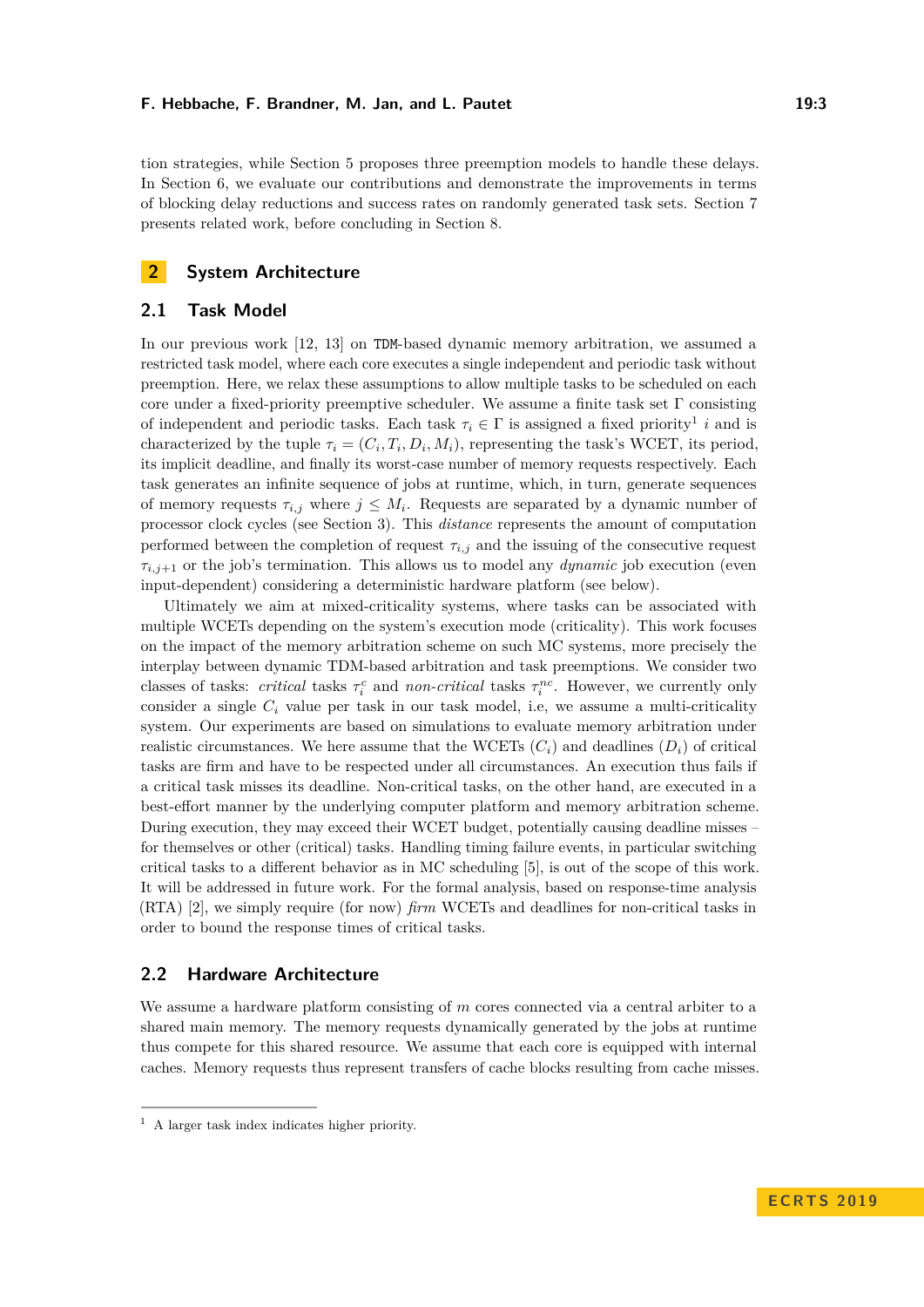### **19:4 Arbitration-Induced Preemption Delays**

In order to ensure that the aforementioned *distances* between requests are independent from the execution of other tasks, we assume composable compute cores [\[9\]](#page-20-5) and the absence of any external events that may interfere with the execution of a core. The interference between the independent tasks consequently stems from accesses to the shared memory only and, in particular, depends on the employed memory arbiter.

For simplicity, we assume that all cores, the memory bus/arbiter, and the memory itself operate at the same clock speed. We thus generally refer to time in *clock cycles*.

# <span id="page-3-1"></span>**2.3 Scheduling Policy**

On multi-core platforms, task scheduling can be performed globally among all/a subset of the available  $m$  cores [\[16\]](#page-21-2) or in a partitioned manner [\[3,](#page-20-6) [4\]](#page-20-7). Partitioned scheduling statically assigns each task onto a fixed core, while global scheduling allows tasks to migrate among cores dynamically. In principle both of these scheduling policies could be combined with the approaches proposed here. For brevity, we limit our discussion on *partitioned scheduling* using *fixed priorities*.

This enables the scheduler on each core to determine at any moment in time and *in advance*, which task will need to be activated next on its core. Instead of triggering preemptions periodically, we assume that the scheduler programs a hardware component that signals the need to preempt the currently running task to both the core and the memory arbiter. This ensures that preemption handling does not interfere with the execution on a given core – up until to the moment when a preemption is triggered. We assume that each core is equipped with such a component, separately tracking the next upcoming preemptions stemming from a non-critical or a critical task. This also ensures that the preemption mechanism does not interfere with the computation (*distance*) between memory accesses.

# <span id="page-3-0"></span>**3 Background**

This section provides a brief introduction to our recent work on TDM-based dynamic memory arbitration as well as well-established iterative techniques for response-time analysis.

## **3.1 TDM-Based Dynamic Memory Arbitration**

TDM-based arbitration is popular due to its simplicity and predictability, despite the fact that strictly applying TDM often results in under-utilization of resources. Our recent work on dynamic TDM-based memory arbitration schemes [\[12,](#page-20-2) [13\]](#page-20-0) addresses resource under-utilization by (a) introducing two classes of memory requests (critical and non-critical) and (b) by exploiting slack to allow for more dynamic scheduling decisions as long as the deadlines of critical requests can be met safely.

The key idea of the *dynamic TDM with slack counters* (TDMds) arbitration scheme [\[12\]](#page-20-2) is to interpret TDM scheduling as driven by deadlines. Under strict TDM each request completes precisely at the end of the request owner's next TDM slot, which can be seen as a deadline. The deadlines of TDMds similarly correspond to the end of TDM slots. However, instead of systematically delaying requests until their respective deadlines, requests are processed dynamically in any order – as long as deadlines are met. This allows to compute the *slack time* of a critical task, i.e., by how much the task's last request completed earlier w.r.t. the request's deadline. This slack is stored in dedicated counters and allows to prioritize non-critical requests, i.e., spend the slack of a critical task in favor of a non-critical task. Note, however, that slack accumulated within one job of a task naturally is not preserved for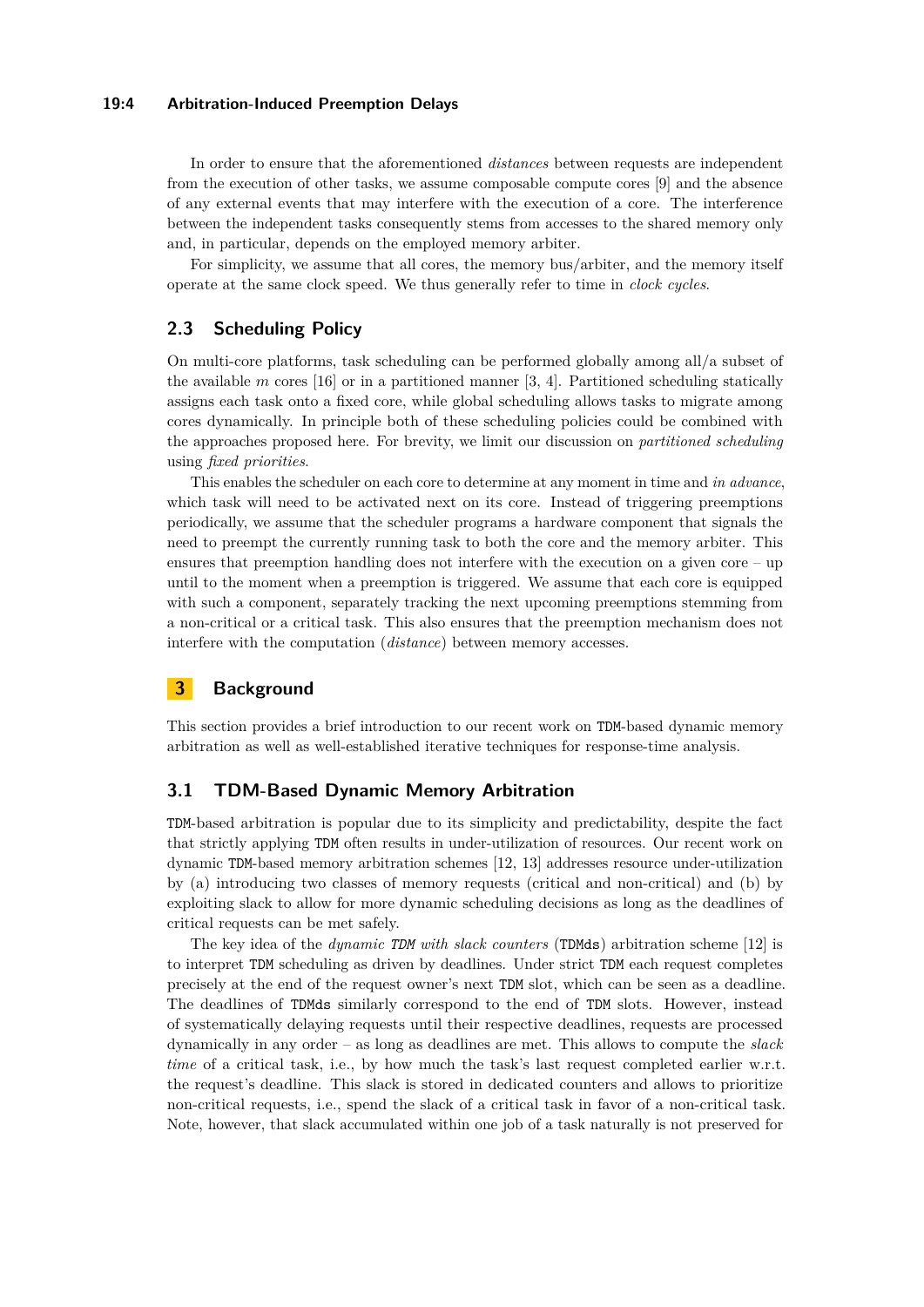#### **F. Hebbache, F. Brandner, M. Jan, and L. Pautet 19:5** 19:5

subsequent jobs. Slack counters are consequently reset at job start. Also note that deadlines are ensured for critical requests only, while non-critical requests are processed in a best-effort manner. The dynamic processing allows non-critical tasks, for instance, to reclaim otherwise unused TDM slots.

A critical request may arrive earlier than expected under a strict TDM scheme if the request's owner accumulated some slack before. The request's deadline would then also appear earlier than under strict TDM if one would simply consider the request's issue date to compute the deadline, i.e., the end of the next TDM slot after the issue date. Under TDMds the deadline of a new critical request is instead computed from a *delayed issue date*, which is derived by adding the previously accumulated slack to the request's original issue date. Given enough slack this may push the request's deadline into the future, i.e., past the next TDM slot, and provide additional freedom to the arbiter. This also ensures that the deadlines under TDMds **exactly** correspond to the deadlines/completion dates that would be observed under strict TDM. This holds for **any** dynamic execution of **any** program [\[13\]](#page-20-0).

The TDMds arbiter keeps critical requests in a priority queue (ordered by increasing deadlines) and non-critical requests in a simple FIFO. At the beginning of each TDM slot the arbiter schedules the top-most request from one of these two queues in order to be processed by the shared memory. The arbiter prioritizes non-critical requests over critical requests, as long as the deadline of the top-most critical request is *not* at the end of the current TDM slot. This ensures that non-critical requests can quickly access memory as long as critical requests have enough slack, while also guaranteeing that deadlines of critical requests are met.

An extension of TDMds, called *dynamic TDM with early release* (TDMer) even goes a step further by performing arbitration at the level of (bus) clock cycles instead of TDM slots [\[13\]](#page-20-0). The key insight is that memory can begin the processing of a request at any moment (even in the middle of a slot), if the arbiter can ensure that subsequent critical requests do not miss their deadlines. Two cases can be distinguished. Firstly, consider that memory is idle during TDM slot  $i$ , while a request by the owner of the upcoming TDM slot  $i + 1$  is pending. This request can immediately be processed, as the TDM slot *i* is unused and the request is guaranteed to finish before its deadline, which may not lie before the end of  $TDM$  slot  $i + 1$ . The processing cannot interfere with requests of other slots (e.g.,  $i + 2$ ). A similar argument can be built for arbitrary pending requests, if the owner of the upcoming TDM slot has enough slack (e.g., more than a slot length). In this case, the processing of another request can start in the middle of the unused TDM slot  $i$  and complete in slot  $i + 1$ . This may, in the worst-case, delay a request of the owner of slot  $i+1$ . However, the deadline of the delayed request, under all circumstances, falls into the next TDM period, due the use of the *delayed issue date* to derive its deadline. Exploiting these two cases, TDMer was shown to be work-conserving even under high memory load, when every job of critical tasks is granted an initial slack counter value of a single slot length [\[13\]](#page-20-0) (not shown in the following example).

Figure [1](#page-5-0) shows an execution of a task set under TDMer, considering two critical tasks  $(\tau_0^c,$  $\tau_1^c$ ) and a non-critical task ( $\tau_2^{nc}$ ). All tasks execute on separate cores, which issue critical and non-critical requests on behalf of the respective tasks. Only critical tasks have dedicated TDM slots (C0, C1) that take 8 clock cycles each and 16 clock cycles for both, corresponding to the TDM slot length *Sl* and the TDM period *P* respectively. The non-critical task thus may only access memory during unused slots or when the slack of critical tasks permits. The visualization of a request includes the request's *issue date*  $(\uparrow)$  and *deadline*  $(\lnot)$ . The processing of a request by the main memory is indicated using a solid green hatched bar (**NSE**), whose right edge indicates the request's *completion date*. The memory is not always busy, memory idling is indicated by a red hatched bar  $(W<sub>A</sub>)$ . The deadline may lie after the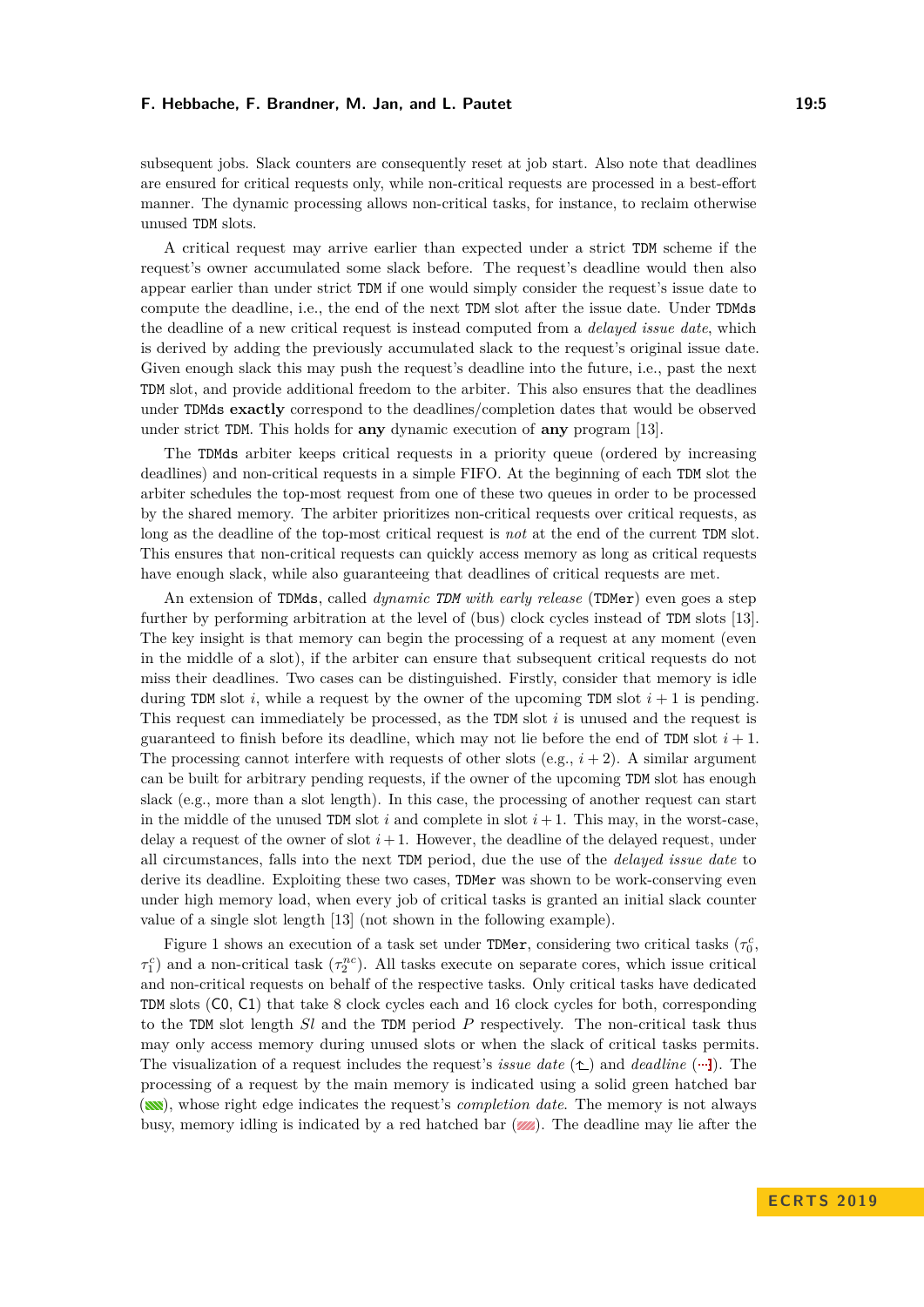## <span id="page-5-0"></span>**19:6 Arbitration-Induced Preemption Delays**



**Figure 1** Dynamic arbitration using TDMer of critical tasks  $\tau_0^c$  and  $\tau_1^c$  and non-critical task  $\tau_2^{nc}$ .

request's completion date, which then generates slack for the task issuing the request. The value of the slack counter when issuing a request is displayed as a superscript. For instance, task  $\tau_0^c$  accumulated 11 cycles of slack due to the early completion of requests  $\tau_{0,0}^c$  and  $\tau_{0,1}^c$ . When issuing request  $\tau_{0,2}^c$  this slack (superscript 11∆) pushes the request's deadline beyond the next TDM slot owned by  $\tau_0^c$  (beyond slot 9 to 11). The arbiter is no longer tied to TDM slots and can choose one of the issued requests, independently from the actual owner of the slot and the alignment with the  $TDM$  schedule – given enough slack. This is illustrated by the non-critical request  $\tau_{2,1}^{nc}$ , which is issued in TDM slot 5. The request first has to wait for the ongoing request  $\tau_{1,1}^c$  to complete. Then,  $\tau_{0,1}^c$  is prioritized, since  $\tau_0^c$  is the owner of the upcoming TDM slot 7. At the moment when the processing of  $\tau_{2,1}^{nc}$  starts,  $\tau_0^c$  is the owner of the upcoming slot 7, but has no pending request. However, any request issued by  $\tau_0^c$  is known to have a deadline that lies beyond slot 7, due to its slack counter value of 11. It is thus safe to begin the processing of  $\tau_{2,1}^{nc}$ . We can also see that the non-critical request is prioritized over the pending critical request  $\tau_{1,2}^c$ , as  $\tau_1^c$  has accumulated 8 cycles of slack. Note, that the slack counters are all reset for subsequent job instances of the critical tasks  $\tau_0^c$  and  $\tau_1^c$ .

# **3.2 Worst-Case Response Time Analysis**

We assume that schedulability is verified using a variant of *Response-Time Analysis* (RTA) [\[2\]](#page-20-4) based on the usual recurrence equations:

$$
R_i^{n+1} = C_i + B_i + \sum_{\forall j \in \text{hp}(i)} \left[ \frac{R_i^n}{T_j} \right] C_j \tag{1}
$$

The recurrence equations are initialized to  $R_i^0 = 0$  and then iteratively reevaluated until a fixed point is reached.  $R_i$  then indicates the response time of task  $i$ , having a WCET bound  $C_i$  (see Section [2\)](#page-2-0). In addition, the impact of preemptions by tasks with higher priority than *i* (*j* ∈ hp(*i*)) is considered via their WCET bounds  $C_j$  and periods  $T_j$ .  $B_i$  indicates an upper bound on the time task *i* may be blocked (e.g., by semaphores). However, we will ignore this part of the equation in the remainder of this paper and instead consider additional delays potentially caused by the memory arbitration policy.

The dynamic memory arbitration approaches presented above may induce additional preemption delays and *jitter* that need to be considered during schedulability analysis in order to be certain that the tasks actually meet their deadlines safely. Both issues are caused by the way memory requests are processed as explained in the following section.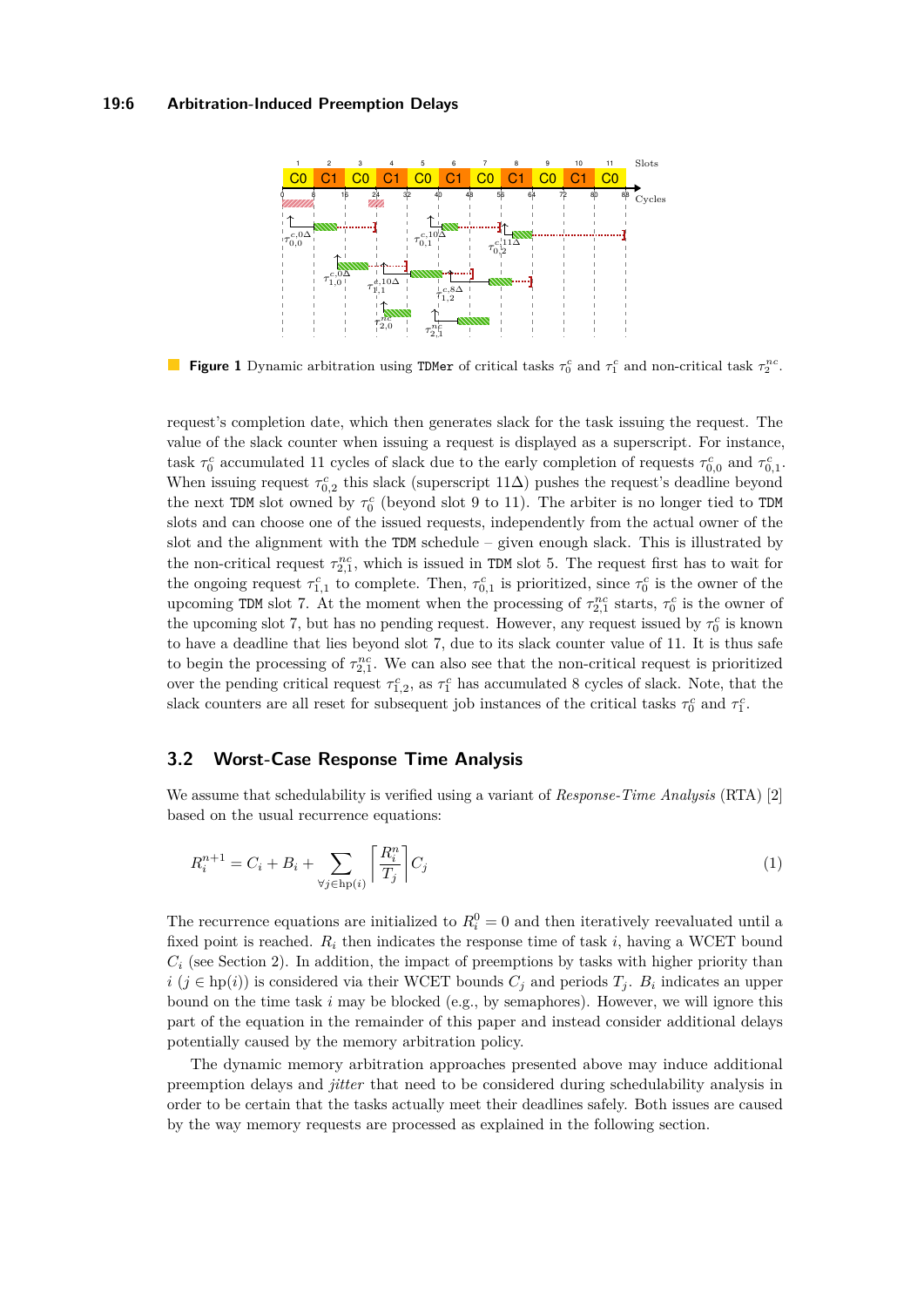#### **F. Hebbache, F. Brandner, M. Jan, and L. Pautet 19:7** 19:7

<span id="page-6-1"></span>



**(a)** Three different scenarios of  $\tau_{i+1}$  preempting  $\tau_i$ at release dates  $(1), (2),$  and  $(3)$ .

(b) Alignment of task  $\tau_i$  w.r.t. to its TDM slot C1 without (top) and with preemption (bottom).

**Figure 2** Preemption effects w.r.t. TDM memory arbitration.

# <span id="page-6-0"></span>**4 Arbitration-Induced Preemption Delays**

We now investigate the issues raised by TDM-based arbitration in general and our dynamic schemes [\[12,](#page-20-2) [13\]](#page-20-0) in particular, considering the preemptive system model from Section [2.](#page-2-0) For brevity, we will focus on preemption costs caused by the arbitration policy and ignore other costs due to the scheduler invocation, context switching, pipeline flushes, or Cache-Related Preemption Delays (CRPD). From here on, we use the term *preemption cost* to refer to the costs related to the *arbitration policy only*.

# <span id="page-6-2"></span>**4.1 Preemption Costs for strict TDM Arbitration**

Subfigure [2a](#page-6-1) depicts three preemption scenarios of a task  $\tau_{i+1}$  that preempts a lower-priority task  $\tau_i$  at different release dates (red vertical lines). The first case (1) refers to a preemption occurring while the CPU performs computations (gray area). The task then can be preempted right away (ignoring potential pipeline stalls). The second case (2) refers to a situation where the preemption occurs while the CPU stalls, waiting to access the shared memory. While it would be possible to abort the pending memory request and immediately preempt  $\tau_i$  [\[18\]](#page-21-1), this requires modifications to the processor pipeline. In the last case (3), the preemption occurs while the memory actually processes a memory request. It would theoretically be possible to also abort the request at this stage – requiring modifications to the processor pipeline and throughout the entire memory hierarchy. A simpler alternative for cases (2) and (3), both in terms of hardware and timing analysis, would be to avoid aborting the request and simply wait for its completion [\[1\]](#page-20-1).

Clearly, all three cases may induce preemption-related delays that need to be bounded and taken into consideration by the schedulability test (in addition to classical CRPD). The worst case delay experienced for case (1) is *trivial* and only depends on the characteristics of the processor pipeline. Case (3) similarly is analyzable and can be bounded by the worst-case memory latency, e.g., a TDM slot length [\[1\]](#page-20-1). The analysis of case (2) is more complex, since the behavior potentially depends on the other tasks in the system and the memory arbitration policy. We first analyze the timing behavior for strict TDM and later extend this analysis to the dynamic TDM-based approaches.

I **Definition 1.** *Under a system with fixed-priority preemptive scheduling, the memory* **blocking delay** *(MB)* denotes the number of clock cycles that a higher-priority task  $\tau_h$  is *blocked from executing on its core after its release, due to a pending memory request by a lower-priority task*  $\tau_l$   $(l < h)$ .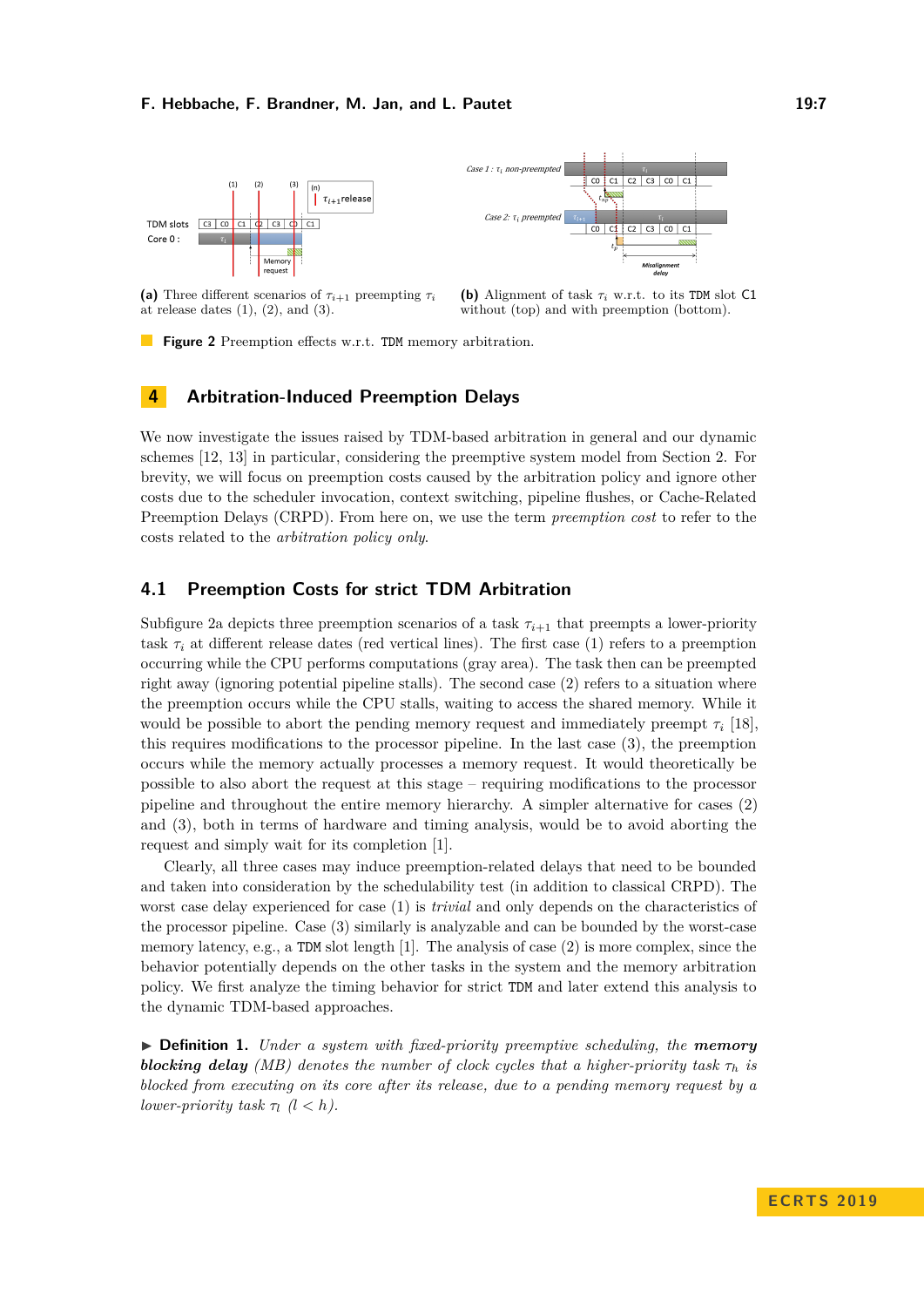## **19:8 Arbitration-Induced Preemption Delays**

However, the blocking time does not cover all preemption-related delays of strict TDM. Recent work [\[14,](#page-20-8) [19\]](#page-21-3) proposed sophisticated WCET analyses, which exploit the relative alignment of the program execution with regard to the TDM schedule, without preemption. A preemption may impact the program's relative alignment – unless task scheduling itself is aligned with the TDM period.

I **Definition 2.** *The misalignment delay (MA) denotes the number of additional clock cycles that the first memory access of a task takes, w.r.t. the worst case considered by the WCET analysis, when resuming after a preemption.*

Subfigure [2b](#page-6-1) depicts such a misalignment delay under strict TDM for a request of a critical task  $\tau_i$ , owning TDM slot C1. Case 1 (top) illustrates an execution without preemption, where a request is issued right at the beginning of the task's TDM slot at time instant *tnp*. The program's alignment w.r.t. the TDM schedule is ideal and the request is processed immediately. The second case (bottom) shows the *same* execution of  $\tau_i$  after a preemption by  $\tau_{i+1}$ . In the absence of other side-effects, such as CRPDs, the same computations are performed by  $\tau_i$  up to its first memory request (as indicted by the red dotted lines), which now is issued at time instant  $t_p$ . However, the task's alignment w.r.t. the TDM schedule was slightly shifted due to the preemption. The request thus has to wait longer than expected by the WCET analysis, which assumed an execution without preemption.

# <span id="page-7-1"></span>**4.2 Preemption Costs for Dynamic TDM-based Arbitration**

The dynamic TDM-based arbitration schemes [\[12,](#page-20-2) [13\]](#page-20-0) inherit the memory blocking and misalignment delays from strict TDM. Figure [3](#page-7-0) shows 3 tasks executing on 2 cores that share slots C0 and C1 within a TDM period under the TDMds arbitration scheme. The mapping between tasks and cores is indicated by matching colors (yellow  $\Box$  and orange  $\Box$ ). Critical tasks  $\tau_0^c$  and  $\tau_1^c$  are executed on the same core, which results in a preemption of task  $\tau_0^c$  by  $\tau_1^c$  (  $\equiv$ ). Non-critical task  $\tau_2^{nc}$  executes alone on the other core. A core has a dedicated TDM slot when it executes a critical task  $(\tau_1^c, \tau_0^c)$ , while the slots of cores executing non-critical tasks (here only  $\tau_2^{nc}$ ) are *shared* by the running non-critical tasks (see the next section).

Lets assume that tasks cannot be preempted while performing a memory access [\[1\]](#page-20-1). Task  $\tau_0^c$ then blocks the higher-priority task  $\tau_1^c$  after its release in TDM slot 4. The preemption's blocking time, highlighted by the blue cross-hatched bar (...), appears to be larger than the worst-case memory access latency under strict TDM. The latency of request  $\tau_{0,2}^c$  amounts to two entire TDM periods and  $\tau_1^c$  starts executing only after its completion. The reason for this long delay is the high slack counter value ( $\Delta$ 16) for request  $\tau_{0,2}^c$ , combined with the interference of the non-critical task  $\tau_2^{nc}$  running on the other core. The non-critical task

<span id="page-7-0"></span>

**Figure 3** Impact of slack accumulation on the memory blocking time for TDMds.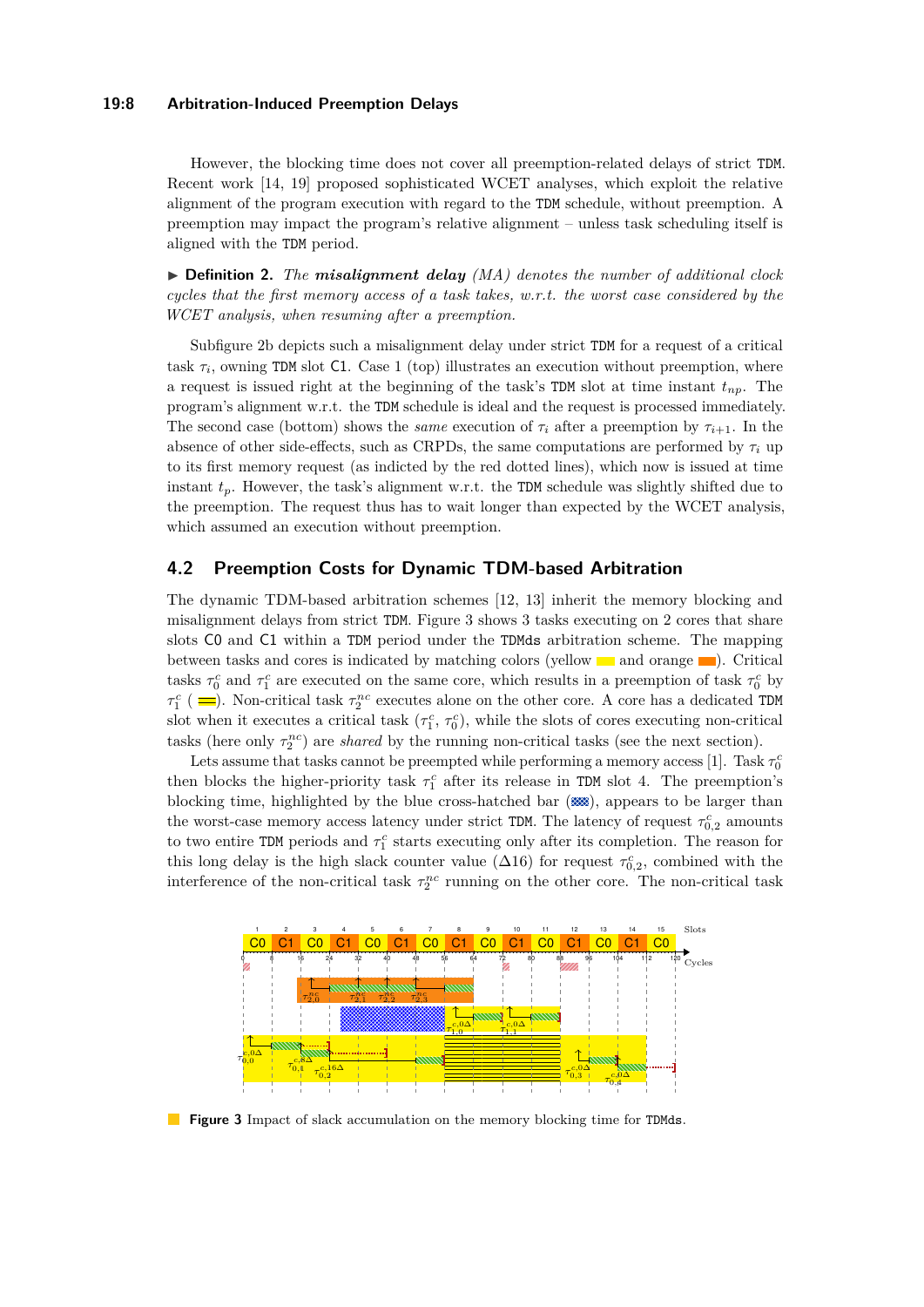#### **F. Hebbache, F. Brandner, M. Jan, and L. Pautet 19:9** 19:9

*consumes* all the slack of the critical request  $\tau_{0,2}^c$ , delaying its completion, and thus also delaying the preemption. The situation is potentially even worse when a non-critical task is preempted during a memory request. Recall that non-critical requests are executed in a best-effort manner. The blocking time caused by such a request may even be unbounded.

The example illustrates that preemption-induced delays need to be taken into consideration during system analysis. Note that the same reasoning (see Section [4.1\)](#page-6-2) used for strict TDM to establish the misalignment delay bound applies for all dynamic TDM-based approaches considered here. Next, we investigate three different approaches to integrate the memory blocking delay due to preemptions for our dynamic TDM-based arbitration schemes by extending response-time analysis. In addition, we compare the approaches w.r.t. their implementation complexity and actual runtime behavior.

# <span id="page-8-0"></span>**5 Arbitration-Aware Preemption Techniques**

Let us assume that memory requests are never aborted  $-$  cf. cases (2) and (3) from Subfigure [2a.](#page-6-1) In this case, preemptions have to be delayed until a potentially ongoing request completes. Under strict TDM arbitration, this corresponds to the usual worst-case memory access latency w.r.t. the TDM period *P* and TDM slot length *Sl*, which can be bounded by [\[1\]](#page-20-1):

<span id="page-8-1"></span>
$$
MB^{TDM} = P + Sl - 1 \tag{2}
$$

As demonstrated in Section [4,](#page-6-0) this bound is not valid for TDMds and TDMer, due to additional delays caused by the slack counters. While it certainly appears feasible to determine bounds on the slack counter values of tasks, it can be expected that these bounds would be rather pessimistic. In this section, we first explore this option to simply *wait* [\[1\]](#page-20-1) due to its uncomplicated hardware implementation and later refer to it as SHDw (for *ScHeDuling wait*). Next, we explore an alternative option (SHDp, for *ScHeDuling preempt*), which assumes that ongoing requests can be *preempted* as long as they are not yet processed by the main memory  $[18]$  – cf. case (2) from Subfigure [2a.](#page-6-1) Finally, we propose a new solution (SHDi, for *ScHeDuling inheritance*) that tries to limit the impact of the slack counters by imposing a (new) deadline on an ongoing request when the core's timer signals a preemption by a critical task, i.e., the request of the preempted task *inherits* the criticality of the preempting task. However, before discussing these preemption models, we first need to refine the architecture model considering the fact that the cores can be shared by the tasks. Finally, we show how these models can be integrated into a response time analysis.

# **5.1 TDM Schedule and Preemption**

We assume a multi-core platform with *m* cores and partitioned fixed-priority scheduling on each core. Critical and non-critical tasks may reside on the same core – without any restrictions on priority assignment. Notably, non-critical tasks may have a higher priority than critical tasks.

This raises the question on how TDM slots are assigned among cores/tasks. We propose a pragmatic solution for this work, but other alternatives are obviously possible. Since each core that executes at least one critical task may require a TDM slot at some moment, we assign one TDM slot to each such core. However, the slot is only reserved exclusively for that core when it actually executes a critical task, i.e., the core is considered critical. Cores that do not execute a critical task at a specific moment are themselves non-critical. The TDM slots that are not reserved by critical cores are marked as NC and shared among all running tasks on all cores in the system. This strategy is illustrated by Figure [4,](#page-9-0) showing a system with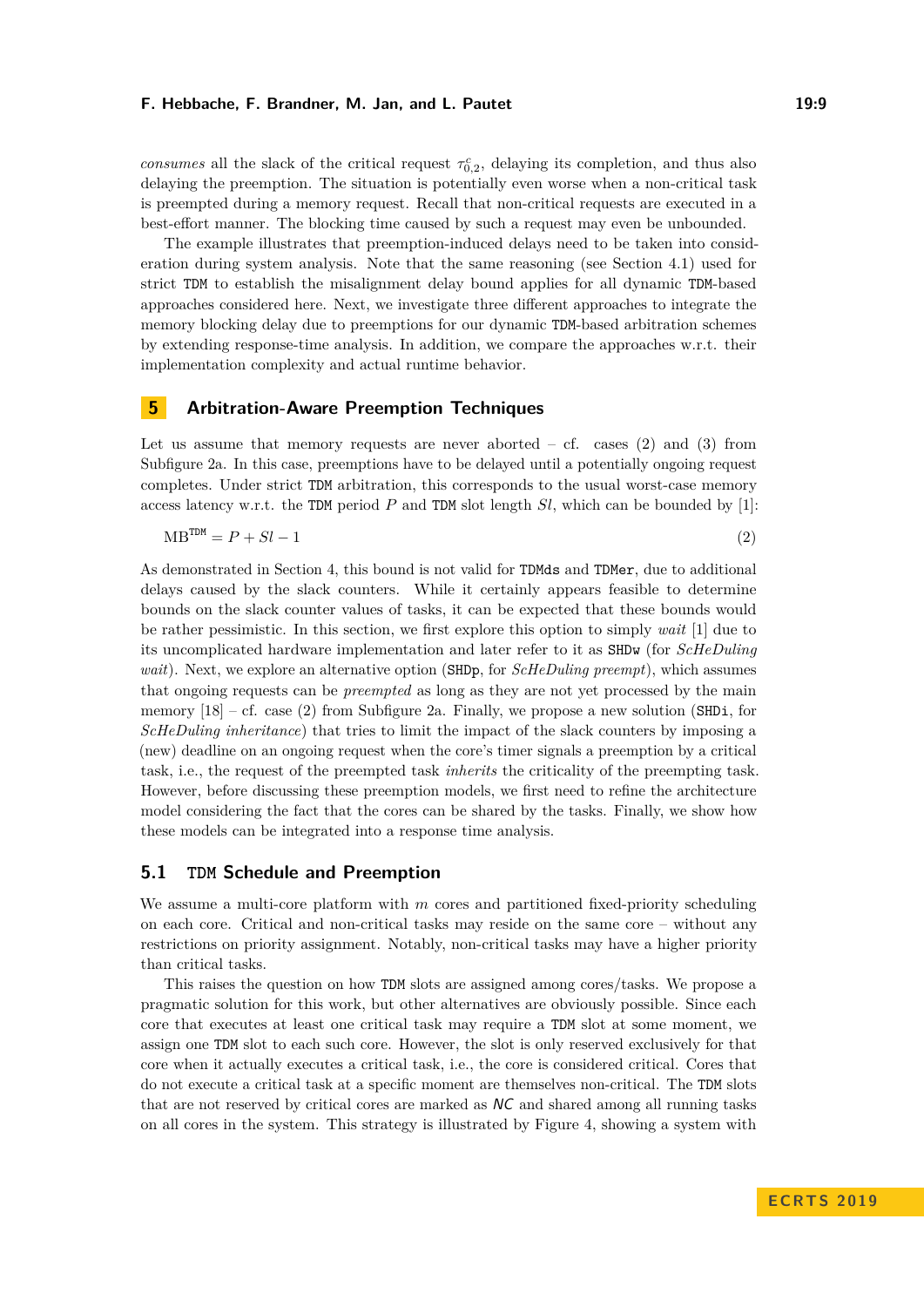## **19:10 Arbitration-Induced Preemption Delays**

<span id="page-9-0"></span>

 $\sigma_{10}^{nc}$  $\int_{1}^{\tau}$  $(\tau_7^{nc})$  $\binom{nc}{9}$ NC C<sub>2</sub> NC NC  $|NC$ Memory

**(a)** All TDM slots are reserved by critical cores. **(b)** One reserved TDM slot, two are shared (NC).



4 cores. The TDM schedule consists of three slots (C0, C1, and C2), since only three of the cores may execute critical tasks (red). In Subfigure [4a,](#page-9-0) these three cores execute critical tasks and are thus themselves critical. In Subfigure [4b,](#page-9-0) on the other hand, only a single critical task executes. Consequently two of the TDM slots are marked NC and shared by all running tasks. Note, that non-critical tasks on core 3 may suffer from starvation on the depicted platform. For the formal analysis we require that at least one TDM slot is marked NC whenever a non-critical task executes in order to rule starvation out. This can be seen as a form of hierarchical arbitration similar to the work by Paolieri et al. [\[18\]](#page-21-1) on Round-Robin. We thus define a larger TDM period for non-critical tasks using an application-specific constant *k* (e.g.,  $k$  represents the number of non-critical cores divided by the number of  $NC$  slots when applying FIFO arbitration among non-critical requests):  $P^{nc} = k \cdot P$ .

Also, recall that we assume that preemptions are pre-programmed through a timer-like hardware component (see section [2.3\)](#page-3-1). Using these components, we can control under which conditions preemptions are actually triggered, e.g., to block the current preemption until an ongoing memory request has completed or to preempt a pending request, et cetera.

# **5.2 Scheduling with Request Waiting (SHDw)**

This strategy simply waits that an on-going memory request finishes [\[1\]](#page-20-1). Compared to strict TDM, the memory blocking time can however be considerably larger due to the slack counters. Consequently, a timing analysis technique is required that allows to bound the maximum slack counter value of a critical task  $\tau_i^c$ . A trivial bound  $\Delta_i^{max}$  can be computed by multiplying a task's worst-case number of memory requests (*Mi*) with the maximum slack possibly accumulated per request:  $M_i \cdot (P-Sl)$  (TDMds) or  $M_i \cdot (P+Sl-1-l)$  (TDMer), where *l* indicates the minimum memory latency. The resulting bound appears highly pessimistic, but more precise bounds are out of the scope of this work.

To bound the memory blocking time of a critical task  $\tau_i^c$  two cases need to be considered. Firstly, the blocking delay of preempting some lower-priority non-critical tasks  $(\text{lpc}(i))$  has to be considered via  $MB_i^{nc,SBDw}$  – which is similar to Equation [2](#page-8-1) for strict TDM. Secondly, the blocking delay of preempting another lower-priority critical task  $(\text{lpc}(i))$  has to be considered via  $MB_i^{\text{c,SBDW}}$ . Here, the maximum slack counter values  $(\Delta_l^{max})$  over all lower-priority critical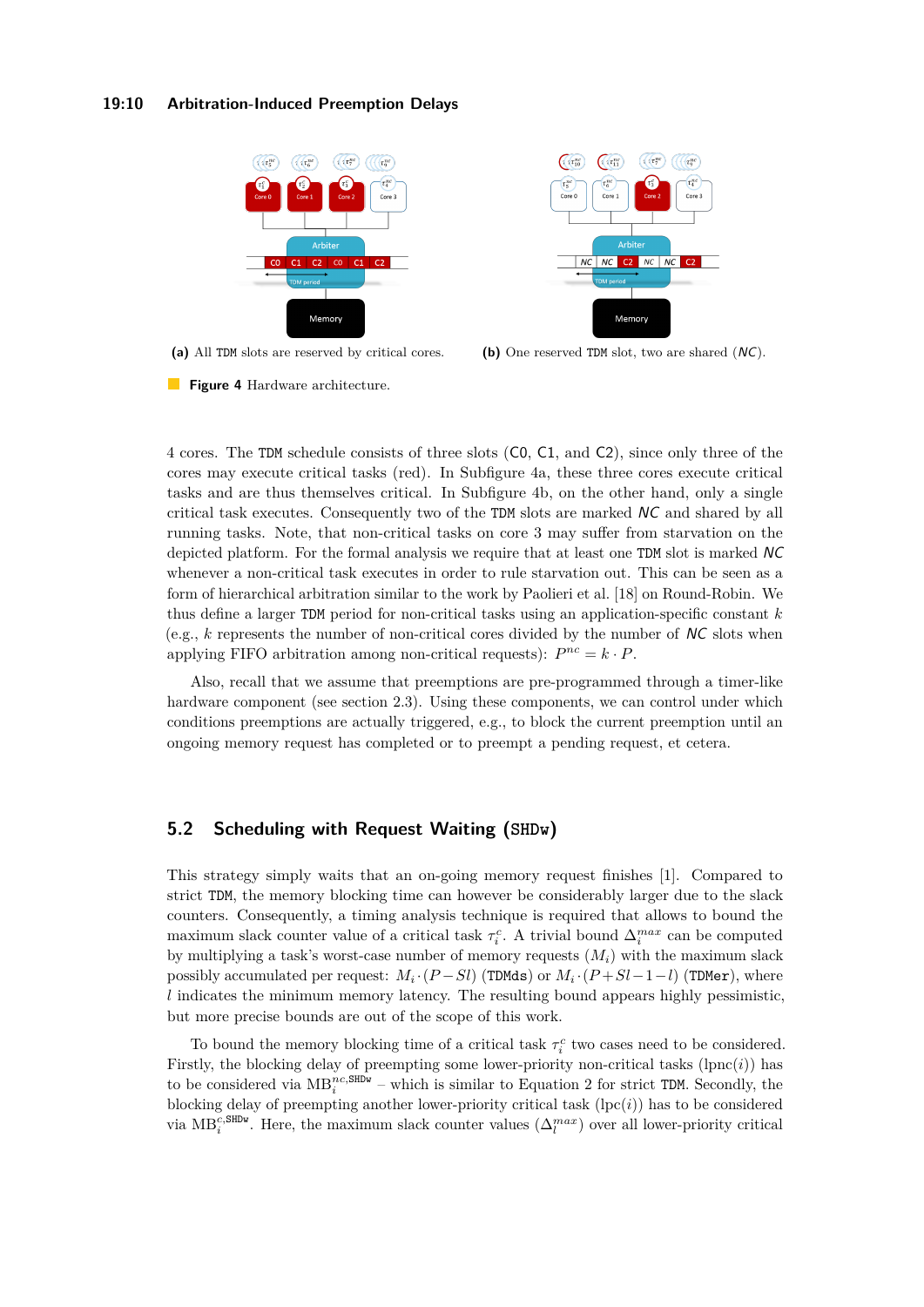#### **F. Hebbache, F. Brandner, M. Jan, and L. Pautet 19:11** 19:11

tasks  $\tau_l^c$ , has to be considered in addition to the cost of a single memory access as follows:

$$
MB_i^{c, \text{SHDw}} = \begin{cases} 0 & \text{if } \text{lpc}(i) = \emptyset, \\ P + Sl - 1 + \max_{l \in \text{lpc}(i)} \Delta_l^{max} & \text{else} \end{cases}
$$

$$
MB_i^{nc, \text{SHDw}} = \begin{cases} 0 & \text{if } \text{lpnc}(i) = \emptyset, \\ P^{nc} + Sl - 1 & \text{else} \end{cases}
$$

$$
MB_i^{\text{SHDw}} = \max(MB_i^{c, \text{SHDw}}, MB_i^{nc, \text{SHDw}})
$$
(3)

The main advantage of this approach is its simplicity in terms of hardware complexity. The timer-like component triggering the preemption on behalf of the task scheduler simply has to detect whether a memory request is pending and, if so, delay the preemption until the request completes. The downside is that it requires precise information on slack counters, so a complex analysis that appears to go against a simple analysis, main advantage of TDM.

## **5.3 Scheduling with Request Preemption (SHDp)**

An alternative approach is to preempt ongoing memory requests. We consider that requests can only be preempted while pending at the arbiter, but not while being processed by the memory [\[18\]](#page-21-1). Consequently, preemptions are still delayed when a request is currently processed by the memory (cf. case 3 of Subfigure [2a\)](#page-6-1). The memory blocking delay for critical and non-critical tasks then can trivially be bounded by the worst-case memory latency, which in turn is bounded by *Sl*:

$$
\text{MB}_i^{\text{SHDP}} = Sl - 1 \tag{4}
$$

However, the preempted task later has to reissue the memory request that was preempted, which causes additional delays that need to be accounted for in its response time. A trivial bound for this reissuing delay is the TDM period *P*, i.e., the maximum latency of a pending request after the preemption. Note that there is no need to consider the slack counter value, since it is already covered by the WCET. Furthermore, the misalignment delay always applies to the preempted/reissued request. The misalignment delay thus already covers this overhead (see Subsection [5.5\)](#page-12-0).

Figure [5](#page-10-0) shows an execution of the same task set introduced in Subsection [4.2](#page-7-1) using TDMds and the SHDp preemption scheme. This time request  $\tau_{0,2}^c$ , waiting to access the memory, is immediately preempted by task  $\tau_1^c$  and is reissued once  $\tau_0^c$  resumes execution. The request  $\tau_{0,2}^c$  thus appears twice in the figure, once before the preemption (aborted) and once thereafter (reissued). Note that the slack counter, due to the request's preemption, diminished from 16 $\Delta$  to 13 $\Delta$ .

<span id="page-10-0"></span>

**Figure 5** Memory blocking delays considering request preemption (SHDp).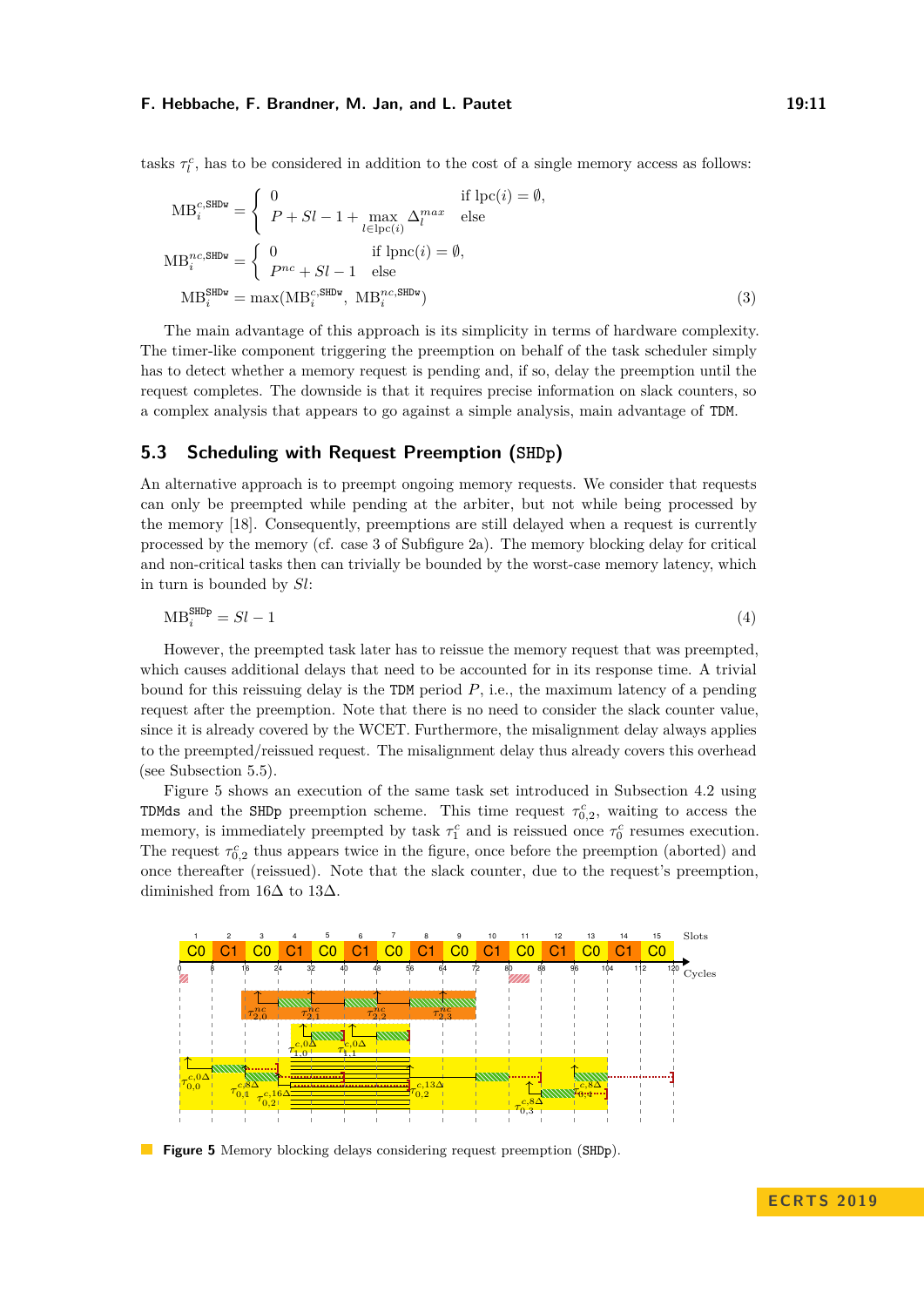## **19:12 Arbitration-Induced Preemption Delays**

This solution appears to be ideal in terms of preemption costs. However, preempting ongoing memory requests can be complex to implement. The processor pipeline has to be extended such that the memory access instruction and all instructions that started execution after it can be aborted. All these instructions have to be reexecuted and thus are not allowed to cause side-effects on the processor state. Such side-effects are, unfortunately, very common. Examples include branch prediction and instruction cache accesses, which occur early in processor pipelines and whose side-effects cannot (easily) be reverted. These effects consequently need to be taken into consideration through dedicated timing analyses. Similarly extensions are required on the memory hierarchy, including caches (aborting cache updates), the memory bus (cache coherence), and the memory arbiter itself. It thus appears preferable to explore an alternative approach that strikes a compromise in terms of implementation and analysis complexity.

# <span id="page-11-1"></span>**5.4 Scheduling with Criticality Inheritance (SHDi)**

The aim of this approach is to provide a means to control the impact of the slack counters and the interference from non-critical tasks on the memory blocking delay of preempting tasks. The dynamic TDM-based arbiters considered here are all based on the notion of *deadlines*. The idea of criticality inheritance is to *impose* a new deadline on a pending request at the moment when a critical task is released, regardless of the criticality of the preempted task. The preemption is still delayed – as before under the  $SHDw$  scheme. However, the blocking time is bounded by the newly imposed deadline.

This new deadline is computed in the same way as ordinary request deadlines. The only difference is that the issue date is replaced by the release date of the preempting task and that the current value of the slack counter, belonging to the preempted task, is always considered to be 0 (TDMds) or *Sl* (TDMer). This yields a deadline that certainly falls within the current or the next TDM period, and thus effectively bounds the memory blocking delay. An important aspect is that the slack counter for TDMer needs to be *Sl* for this computation, and not 0. This is required for the simple reason that, without slack, the deadline could fall on the immediate next TDM slot. Under TDMer this could cause a clash with an ongoing request from another core that was granted access by the arbiter based on the – then valid – slack counter value of the preempted task. Setting the slack counter to *Sl* thus ensures that any ongoing request can finish before the request from the preempted task is handled.

At runtime two scenarios can be distinguished, depending on the criticality of the preempted task. Firstly, if another critical task is preempted it is clear that its pending critical request already carries a deadline. Replacing this deadline is easy, it suffices to signal

<span id="page-11-0"></span>

**Figure 6** Memory blocking delays considering criticality inheritance (SHDi).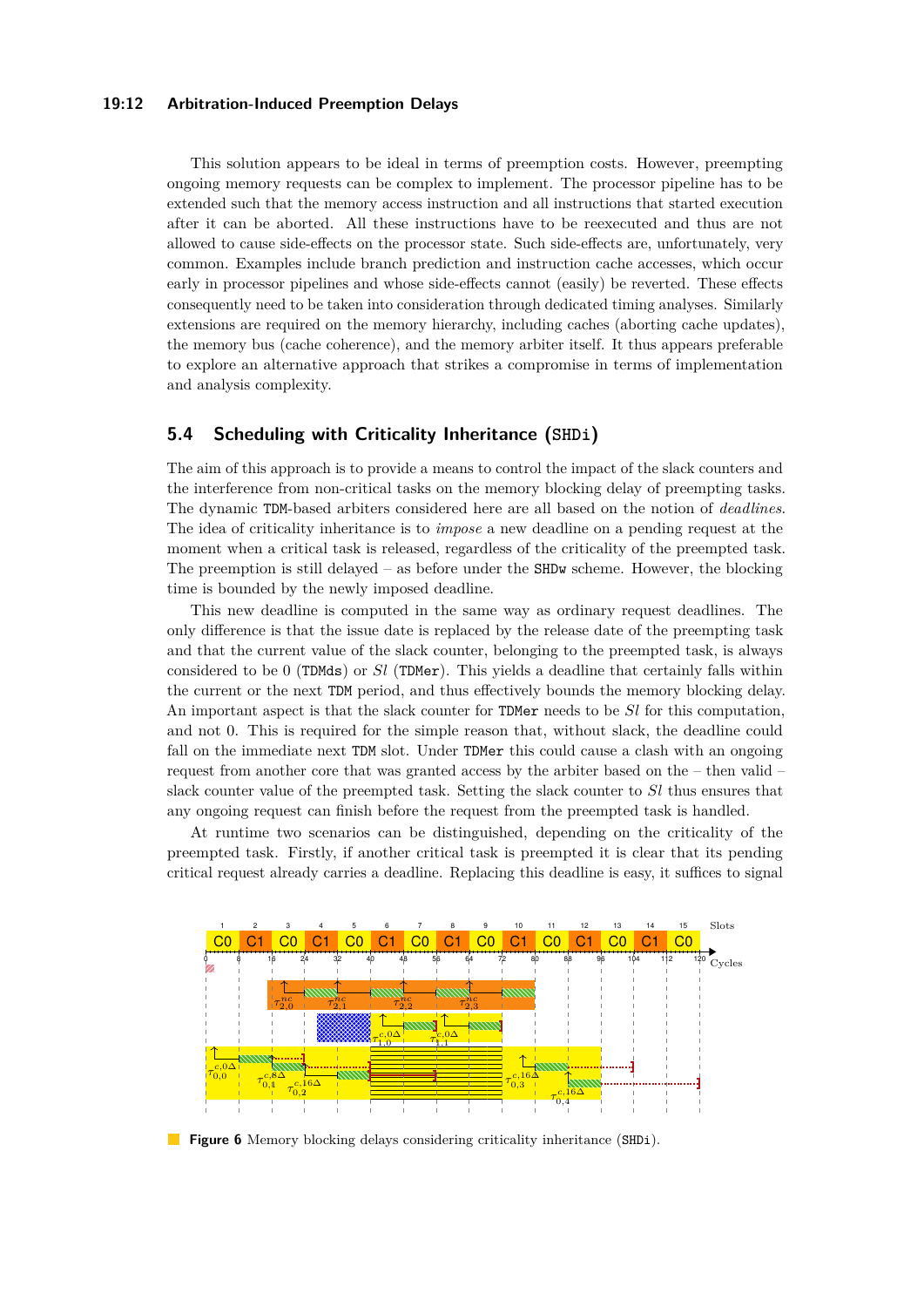### **F. Hebbache, F. Brandner, M. Jan, and L. Pautet 19:13**

to the memory arbiter that the recomputation of the deadline is needed using the current cycle, i.e., the release of the preempting task. Non-critical requests do not carry a deadline and may be held in a structure separated from critical requests (e.g., a FIFO for TDMer). The request thus needs to be taken out of this structure and reissued as a critical request with the appropriate deadline. Finally, the core has to reclaim its TDM slot, which up to now has been marked non-critical, i.e. NC. These operations only concern the arbiter and do not impact the processor pipeline or other parts of the memory hierarchy.

Assuming that both cases require a constant amount of clock cycles  $t_{id}$  to associate the ongoing request with the newly imposed deadline, we obtain the following bound for the memory blocking delay under SHDi for TDMds and TDMer respectively:

$$
MB_i^{\text{SHDids}} = P + Sl - 1 + t_{id} \tag{5}
$$

<span id="page-12-1"></span>
$$
MB_i^{\text{SHDier}} = P + 2 \cdot Sl - 1 + t_{id} \tag{6}
$$

Note that the second *Sl* in Equation [6](#page-12-1) stems from the non-zero slack counter, which ensures that all requests can access memory without clashes. We currently do not apply criticality inheritance when the preempting task is non-critical.[2](#page-12-2) This falls in the domain of defining a (sensible) task model, which is not the subject of this work. We plan to address this in future work, along with the handling of timing failure events, in order to fully implement mixed-criticality systems. Non-critical tasks currently implicitly follow the SHDw strategy.

Figure [6](#page-11-0) again shows an execution of the same task set as in the previous examples, this time under TDMds combined with SHDi. Critical task  $\tau_1^c$  is released while critical request  $\tau_{0,2}^c$ is pending. The pending request has its original deadline at the end of TDM slot  $7$   $\left(\frac{-1}{2}\right)$ . As before, it is subject to interference from task  $\tau_2^{nc}$  on the other core, which otherwise would be prioritized due to the far deadline of  $\tau_{0,2}^c$ . However, the preemption imposes a new deadline at the end of the immediate next TDM slot (slot 5). The arbiter thus has to prevent the interference from the other core and has to assign the next slot to the preempted task – effectively bounding the memory blocking delay.

This approach combines a reasonable memory blocking delay bound with moderate implementation complexity and simple analysis. The hardware modifications only concern the memory arbiter that reacts to the core's timer, providing the release date and the criticality of the preempting task.

## <span id="page-12-0"></span>**5.5 Misalignment Delays**

Strict TDM as well as the dynamic TDM-based schemes all suffer from misalignment delays, highlighted in Section [4,](#page-6-0) for the same reasons. The delay appears when the task's misalignment *at the first* memory access after a preemption is larger w.r.t. the task's own TDM slot as determined by the WCET analysis [\[14,](#page-20-8) [19\]](#page-21-3). In the worst case the associated memory request misses the task's TDM slot by a single cycle, i.e., the issue date (TDM) or delayed issue date (dynamic TDM) miss the slot by a cycle. The request consequently completes in the worst case in the next TDM period, resulting in the following bound for all the TDM-based approaches:

$$
MA^{TDM} = MA^{TDMds} = MA^{TDMer} = P \tag{7}
$$

The delay can be larger for non-critical tasks  $(P^{nc} = k \cdot P)$ . Also note that the bound is smaller than the worst-case memory access latency of strict TDM  $(P + Sl - 1)$ , since the memory wait time of to the first TDM slot is accounted for in the WCET (highlighted in beige in Subfigure [2b\)](#page-6-1).

<span id="page-12-2"></span><sup>&</sup>lt;sup>2</sup> Deadlines could easily be imposed for preemptions by non-critical tasks.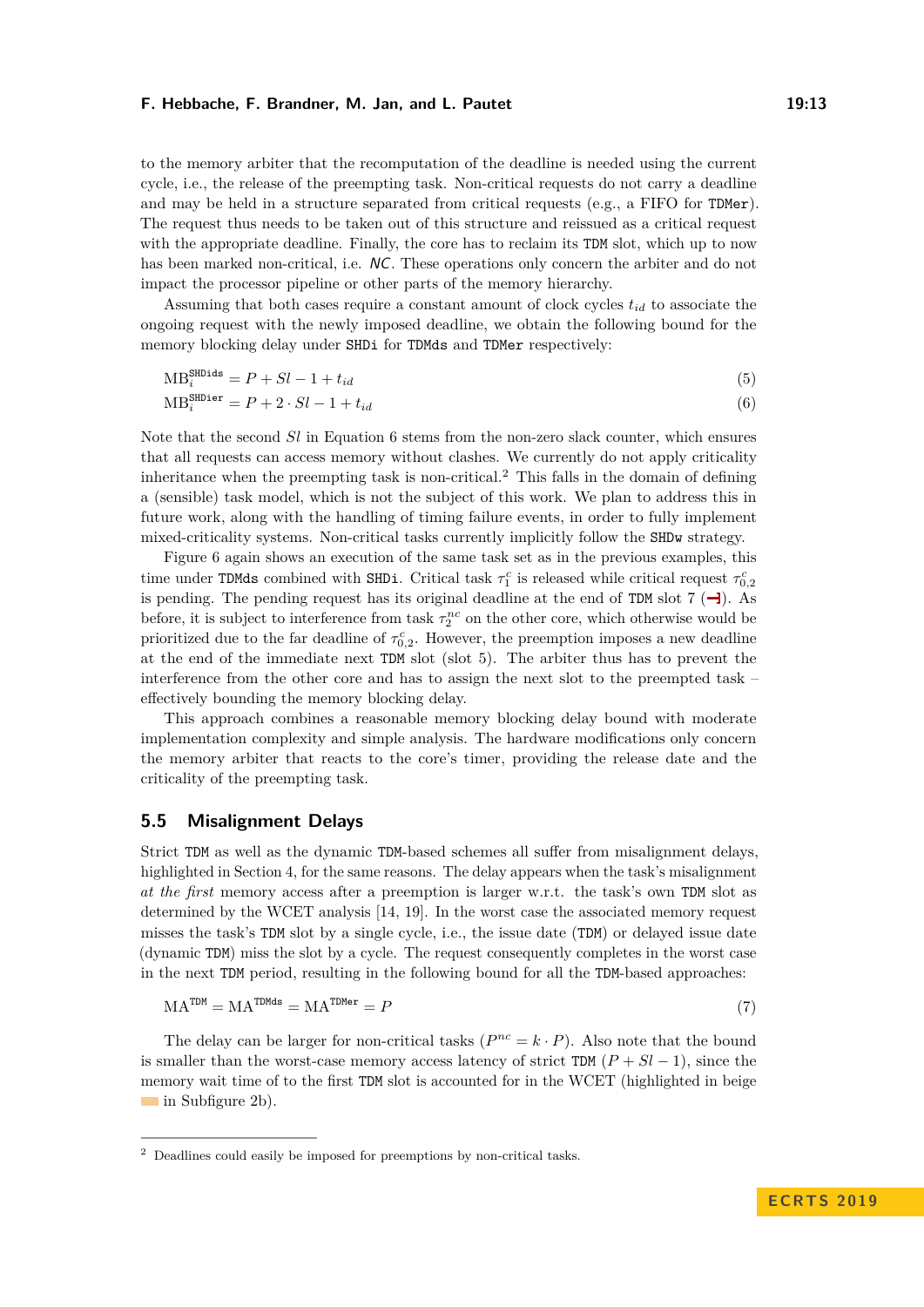#### **19:14 Arbitration-Induced Preemption Delays**

## **5.6 Response-Time Analysis**

The memory blocking (MB) and misalignment delay (MA) bounds, as described above for the preemption mechanisms SHDw, SHDp, and SHDi as well as the arbitration policies TDMds and TDMer, can now be integrated into the recurrence equations of the response-time analysis.

With regard to a task  $\tau_i$ , the misalignment delay may appear every time any task  $\tau_j$  $(i < j)$  resumes after a preemption. This is independent of whether  $\tau_j$  directly preempts  $\tau_i$ or some other task. The misalignment delay bound MA of the respective arbitration scheme thus needs to be added for every potential preemption that might occur.

Every preempting critical or non-critical task  $\tau_i$  (*i* > 0) may experience the memory blocking delay *before* starting to execute. The bound thus can be seen as part of the task's WCET, i.e., the ongoing memory request of the preempted task is essentially considered to be executed by the preempting task. We thus add MB to those parts of the equation that represent a WCET  $(C_i, C_j)$ :

$$
R_i^{n+1} = (C_i + \text{MB}_i) + \sum_{\forall j \in \text{hp}(i)} \left[ \frac{R_i^n}{T_j} \right] ((C_j + \text{MB}_j) + \text{MA}) \tag{8}
$$

For the SHDw and SHDp schemes, independently of the TDM policy, but also for SHDi when combined with TDMds, the term  $MB<sub>j</sub>$  can thus be safely removed from this equation. The latency of the ongoing memory request, owned by the preempted task, is indeed counted twice: once for the preempting task  $(MB_i)$  and the preempted task  $(C_i)$ . This is illustrated by Figure [6,](#page-11-0) were the blue area ( $\mathcal{R}\$ ), representing the  $MB_j$  term for task  $\tau_1^c$ , ends at the deadline of request  $\tau_{0,2}^c$  and thus the  $C_i$  of  $\tau_0^c$ . For TDMer under SHDi, the imposed deadline may be greater than the original deadline of the ongoing request, since the imposed deadline is recomputed with a slack counter of *Sl*. The term  $MB<sub>j</sub>$  is thus pessimistic and a possible refinement is to subtract the minimal memory latency  $l$  from this term.

## <span id="page-13-0"></span>**6 Experiments**

We use simulation to evaluate the runtime behavior of the various preemption mechanisms. Before discussing the results, we provide details on the experimental setup.

# **6.1 Experimental Setup**

We developed a simulation engine that is able to simulate a dynamic execution trace of an entire multi-core platform. Traces are specified according to the system/hardware model from Sections [2](#page-2-0) and [5.](#page-8-0) The engine includes a fixed-priority preemptive task scheduler, and various memory arbitration schemes (TDMfs, TDMds, TDMer), which can be combined with the aforementioned preemption mechanisms (SHDw, SHDp, SHDi). The TDMfs arbiter represents a variant of strict TDM, where non-critical tasks may only reclaim unused slots, and serves as a baseline for our measurements.

The engine can be configured in terms of the number of (non-)critical cores, TDM slots in a period (at least 1 per critical core), and (non-)critical tasks. The task scheduler respects userdefined core affinities that can be assigned freely to tasks. However, for our experiments each task is assigned to a single fixed core only (partitioned scheduling). Tasks are represented by a sequence of jobs, which, in turn, represent dynamic execution traces consisting of memory accesses that are separated by a fixed amount of computation time (cf. the various examples). This allows to simulate the same execution trace of a task set using different platform configurations and compare the results. Note that the framework does not model the actual computations, only the *time* needed for computations.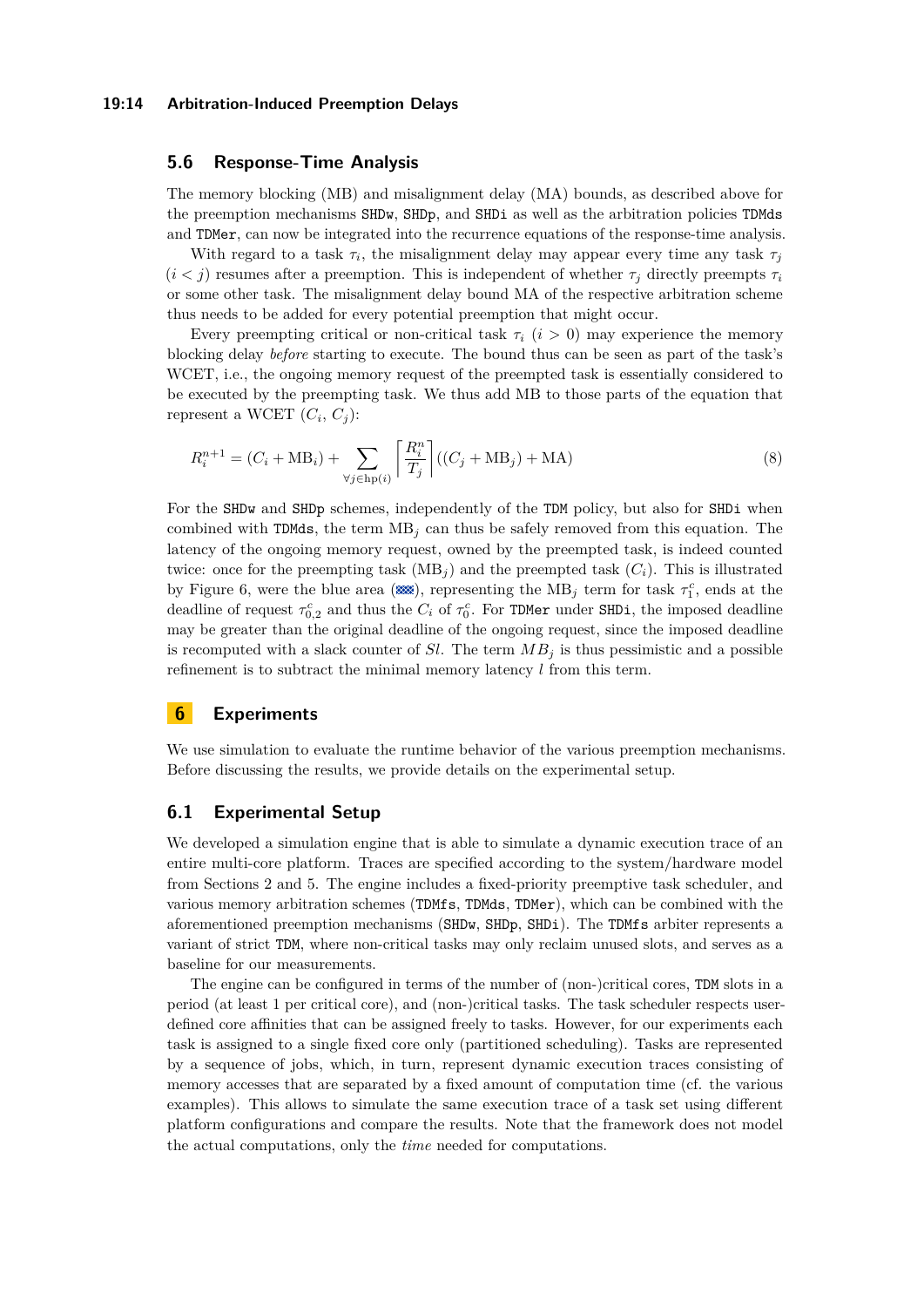### **F. Hebbache, F. Brandner, M. Jan, and L. Pautet 19:15**

# **6.1.1 Task Set Generation**

The *UUniFast* algorithm [\[6\]](#page-20-9) allows to randomly generate a task set based on two parameters *n* and *U*, where *n* specifies the total number of tasks and *U* the total utilization desired. As we assume partitioned scheduling, we apply the algorithm for each core of the multi-core system separately and combine the resulting tasks, with the corresponding affinities, into a final task set Γ.

For each core, UUniFast first generates *n* different utilization values  $\{u_0, u_1, \ldots, u_{n-1}\},\$ one for each task  $\tau_i$ . The sum of these utilization numbers yields the core utilization  $U \leq 1$ . From the utilization parameters, the task periods  $T_i$  are generated. Note that we constrain our system to harmonic periods, which ensure that hyper-periods and simulation times remain reasonable. The period of the first task  $T_0$  is 20ms, while all other periods are random multiples of *T*0, obtained from a uniform random distribution in the range [1*,* 5]. The individual task periods are hence in the range from 20ms to 100ms. From the task periods and the utilization numbers as well as the task set's hyper-period *h*, we then derive the worst-case execution time of each task  $C_i = T_i \cdot u_i$ , the implicit deadline  $D_i = T_i$ , and the number of jobs for each task  $J_i = h/T_i$ . Finally, task priority and criticality (on critical cores) are randomly assigned when the final task set  $\Gamma$  is constructed.

# **6.1.2 Traffic Generator**

The simulation framework then requires a memory trace for each job of the generated task set, i.e., the (time) distances between consecutive memory accesses (see Section [2\)](#page-2-0). We use the same traffic generator as in our previous work [\[13\]](#page-20-0). We thus only provide a brief overview here and invite interested readers to consult the original paper for additional details.

The goal of the traffic generator is to provide synthetic memory access patterns representing *cache misses* of some random dynamic program execution. The generator is thus calibrated against *actual dynamic execution traces* collected using the MiBench benchmark suite [\[8\]](#page-20-10) on the Patmos processor architecture [\[20\]](#page-21-4). Note, however, that the generated memory accesses have to be consistent with the task's WCET  $(C_i)$ . The generator thus tracks the evolution of a WCET bound as it proceeds. For each newly generated memory access this WCET bound is incremented by the worst-case memory access latency, which is bounded by  $P-1+Sl$  cycles. Note that the same bound is applied for critical and non-critical tasks, even if no TDM slot is allocated to a core executing only non-critical tasks. The generator simply stops once the bound reaches the task's *C<sup>i</sup>* . The resulting execution times thus rather closely approach the tasks' WCETs. The memory load is higher than can be expected in the average case. Note that we capture this effect in our experiments by varying the total system load.

## **6.1.3 TDM Schedule**

The duration of a TDM slot length *Sl*, corresponds to an upper bound of the memory access latency previously determined on a Terasic DE-10 Nano evaluation board that is equipped with an Intel Cyclone V SoC-FPGA and 1 GB of DDR3 memory. A single Patmos processor was implemented in the FPGA and performed memory accesses in isolation via the SoC's multi-port memory controller running at 100 Mhz (the remaining components of the SoC were deactivated). At any moment a single memory access was in-flight during these measurements. Depending on the internal state of the memory controller and DDR memory (refresh, open page, etc.), we measured a memory latency between 21 and 40 cycles. In the simulation runs we thus consider a TDM slot length of 40 cycles. For TDMer, which is able to exploit memory requests completing faster than the TDM slot length, we simulate a varying latencies using a uniform random distribution in the range [21*,* 40] clock cycles.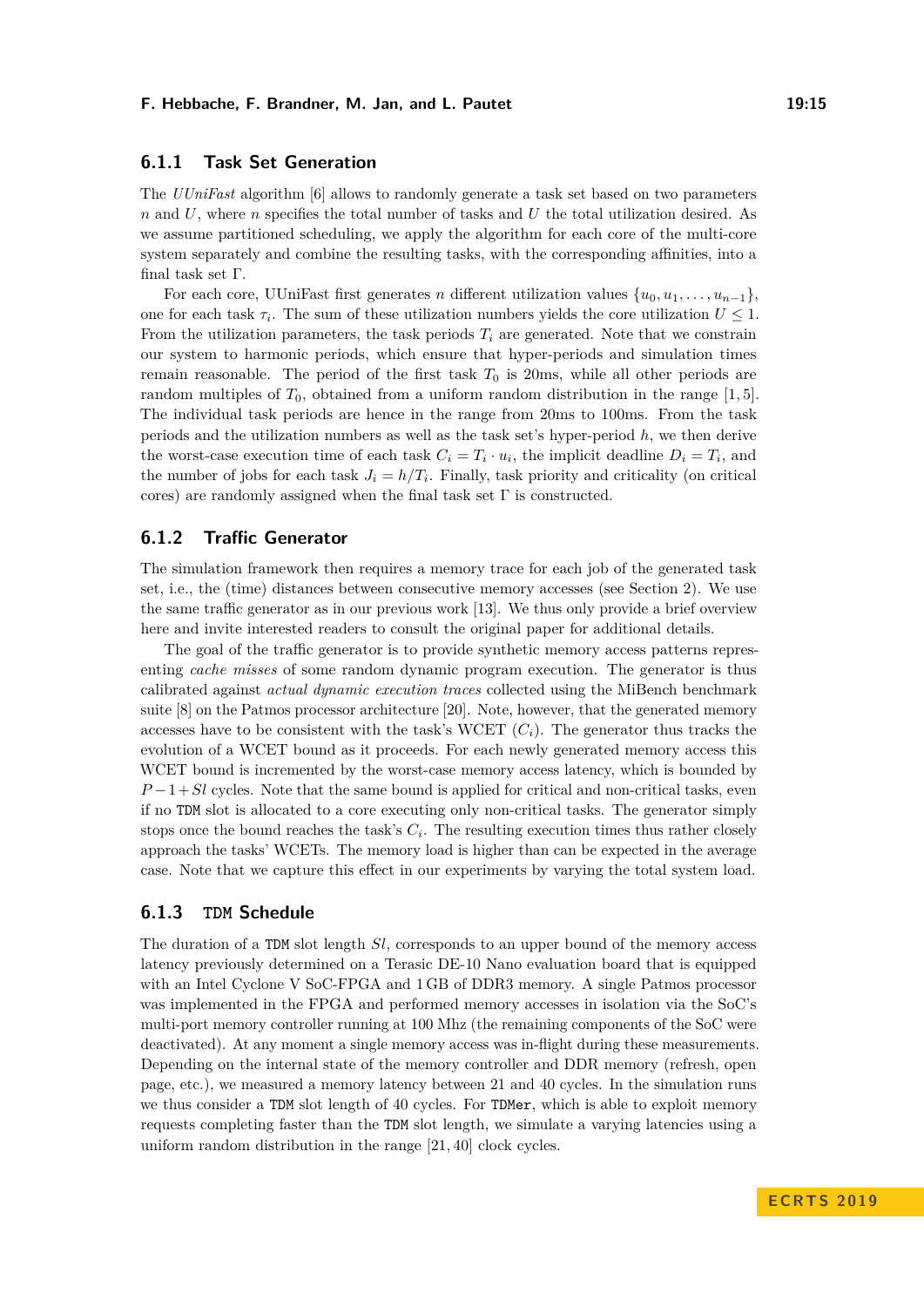#### **19:16 Arbitration-Induced Preemption Delays**

## **6.1.4 Simulation Setup**

Using the task set and memory traffic generators, we perform simulations with varying numbers of cores (2, 4, 8, 16), critical cores (power of 2 in the range from 1 to the number of cores), and the normalized system utilization (steps of 10 from 10% to 100%, normalized to the number of cores). The number of tasks is randomly chosen between the number of cores and 32 tasks, while the number of critical tasks is randomly chosen between 1 and the number of tasks assigned to a critical core.

The TDM schedule assigns a single slot to each critical core, where each slot takes  $Sl = 40$ cycles. The period *P* hence ranges from 40 to 640 cycles. The slack counters are reset at every job start to 0 or 40 cycles for TDMds and TDMer respectively. For each of these system configurations, 10 simulation runs were performed using 10 different task sets, which results in 12 600 runs.

## <span id="page-15-2"></span>**6.2 Results for Preemption Schemes**

We start by analyzing the memory blocking delays on the simulated task sets with the three preemption mechanisms considered. Subfigure [7a](#page-16-0) shows the cumulative average memory blocking delay over an entire simulation run for the SHDw preemption mechanism considering the TDMfs, TDMds, and TDMer arbitration policies.<sup>[3](#page-15-0)</sup> As expected, the cumulative overhead can become very large going up to  $1.6 \cdot 10^6$  cycles for both TDMfs and TDMds (showing virtually identical results), while only reaching  $3 \cdot 10^3$  cycles for TDMer– despite the fact that preemptions are rare events.<sup>[4](#page-15-1)</sup> We observed a task set executing on 16 cores experiencing **502**ms (an average of **31**ms per core) of blocking delays within **590**ms of total execution time (assuming a clock speed of 100 Mhz). The other approaches, SHDp and SHDi, have significantly lower overhead compared to SHDw (not shown due to space considerations).

Since non-critical tasks execute in a best-effort manner, their memory blocking delays are expected to potentially become quite large, in particular, when preempting another non-critical task. Subfigure [7b](#page-16-0) thus highlights the average maximum memory blocking delay experienced by non-critical tasks across utilization levels for SHDw in combination with either TDMfs, TDMds, or TDMer. As can be seen, individual preemptions consistently take thousands of cycles, which corresponds to about **18**ms (maximum observed memory blocking delay). As these events are still rare, some volatility in the simulations is visible through the large drop at 90% utilization. Note that typically non-critical tasks represent the majority of the computation and memory load of the generated task sets. Consequently, non-critical tasks experience most of the preemptions as well as the associated memory blocking delays.

Finally, Subfigure [8a](#page-16-1) shows the maximum memory blocking delays experienced by critical tasks considering all three preemption mechanisms in combination with TDMfs, TDMds, and TDMer. The delays are normalized w.r.t. the TDM period in order to avoid penalizing simulation configurations with shorter periods. These delays are representative of the upper bounds defined in Subsection [5.](#page-8-0) Note that the results for TDMfs are virtually identical to those for TDMds and are thus not shown.

As expected, the SHDp scheme presents very low memory blocking delays, as can be seen in more detail in Subfigure [8b.](#page-16-1) Under TDMds this preemption mechanism leads to no noticeable memory blocking. This is explained due to the non-work-conserving nature of this arbitration technique, which leads to long memory wait times and consequently increases

<span id="page-15-0"></span><sup>3</sup> Each point represents an average value over all schedulable task sets at the corresponding normalized utilization.

<span id="page-15-1"></span><sup>4</sup> On average, there are 7 preemptions per run, with a maximum number of 288 preemptions in rare cases.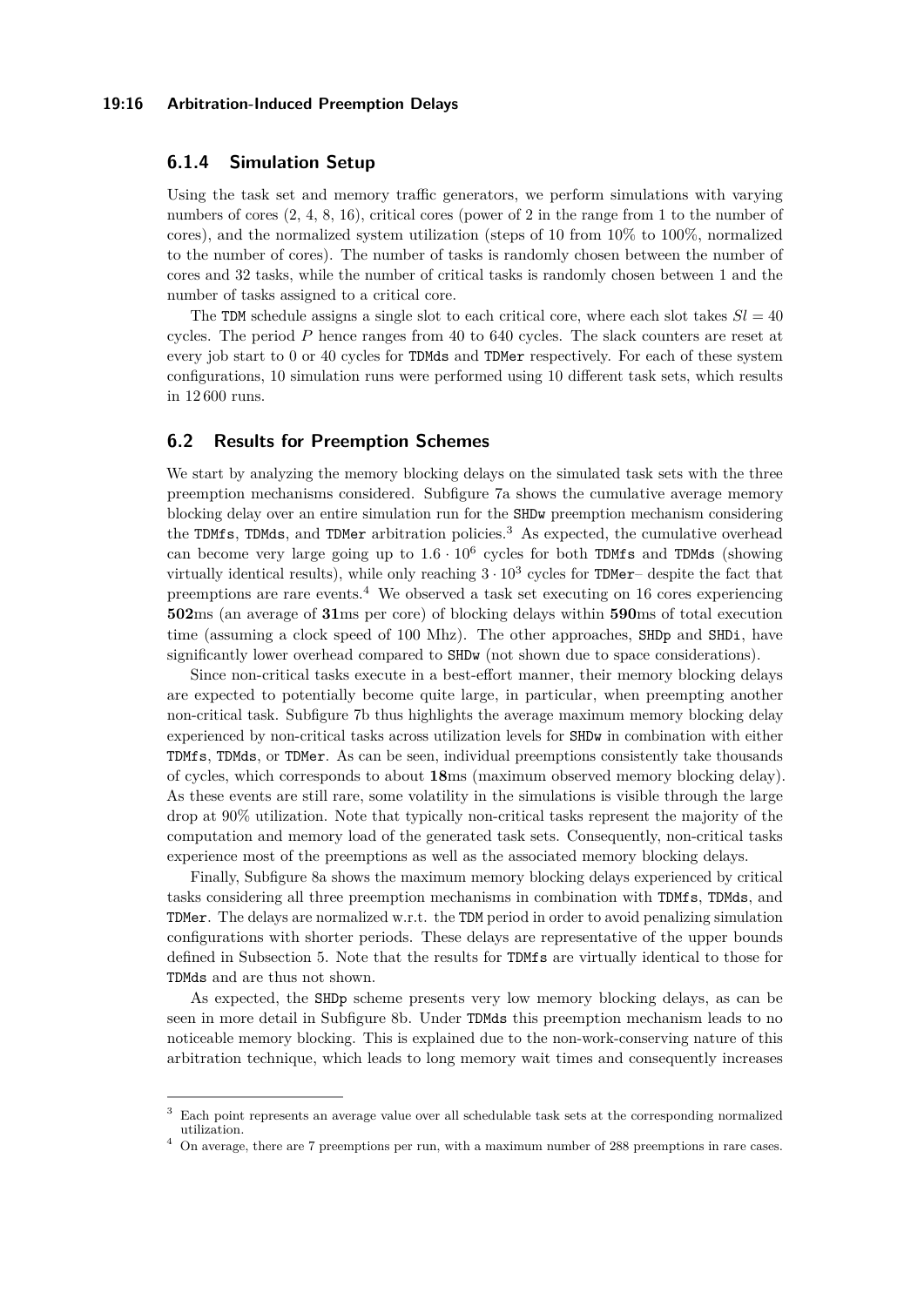#### **F. Hebbache, F. Brandner, M. Jan, and L. Pautet 19:17** 19:17

<span id="page-16-0"></span>

**(a)** Average cumulative memory blocking delay over all tasks. **(b)** Average maximum memory blocking delay for non-critical tasks.

**Figure 7** Memory blocking delays across normalized system utilization for SHDw.

the probability of preempting a pending request. The situation is different for TDMer. Due to its high efficiency, the probability of preempting a pending request is much lower. It is instead more likely to preempt a request that is currently processed by the memory, resulting in moderate memory blocking delays for SHDp. Note that these delays may never exceed a single TDM period, notably for configurations with a single critical core. The highest memory blocking delays are observed for SHDw under TDMds. The memory delay amounts to up to 16 TDM periods for a configuration with 2 cores, where both cores are critical (i.e.,  $P = 80$ cycles). The TDMer arbiter fares slightly better, with a maximum of about 12 TDM periods. This demonstrates the high overhead experienced even by critical tasks when using SHDw.

The SHDi scheme, as expected, falls in-between the two other schemes. In combination with TDMds the memory blocking delay is at most one TDM period. However, starting from 50% utilization, we can notice that TDMer exhibits slightly worse results compared to TDMds. Nevertheless, the preemption cost for TDMer always stays below 2 TDM periods (highlighted by Subfigure [8b\)](#page-16-1) – notably for configurations with a single critical core (cf. Equation [6\)](#page-12-1).

These result confirm the intuitive expectation that the overhead induced by the three preemption schemes is strictly increasing from SHDp over SHDi to SHDw. However, this is not always the case due to the extra costs induced by the slack counters under TDMer (a counter-example was encountered for a larger slot length of  $Sl = 100$ , while evaluating the

<span id="page-16-1"></span>

**(a)** Maximum memory blocking delay w.r.t. the arbitration and preemption schemes.

**(b)** Zoom on the plot from the left, focusing on blocking delay up to 2 TDM periods.

**Figure 8** Maximum memory blocking delay for critical tasks across normalized system utilization.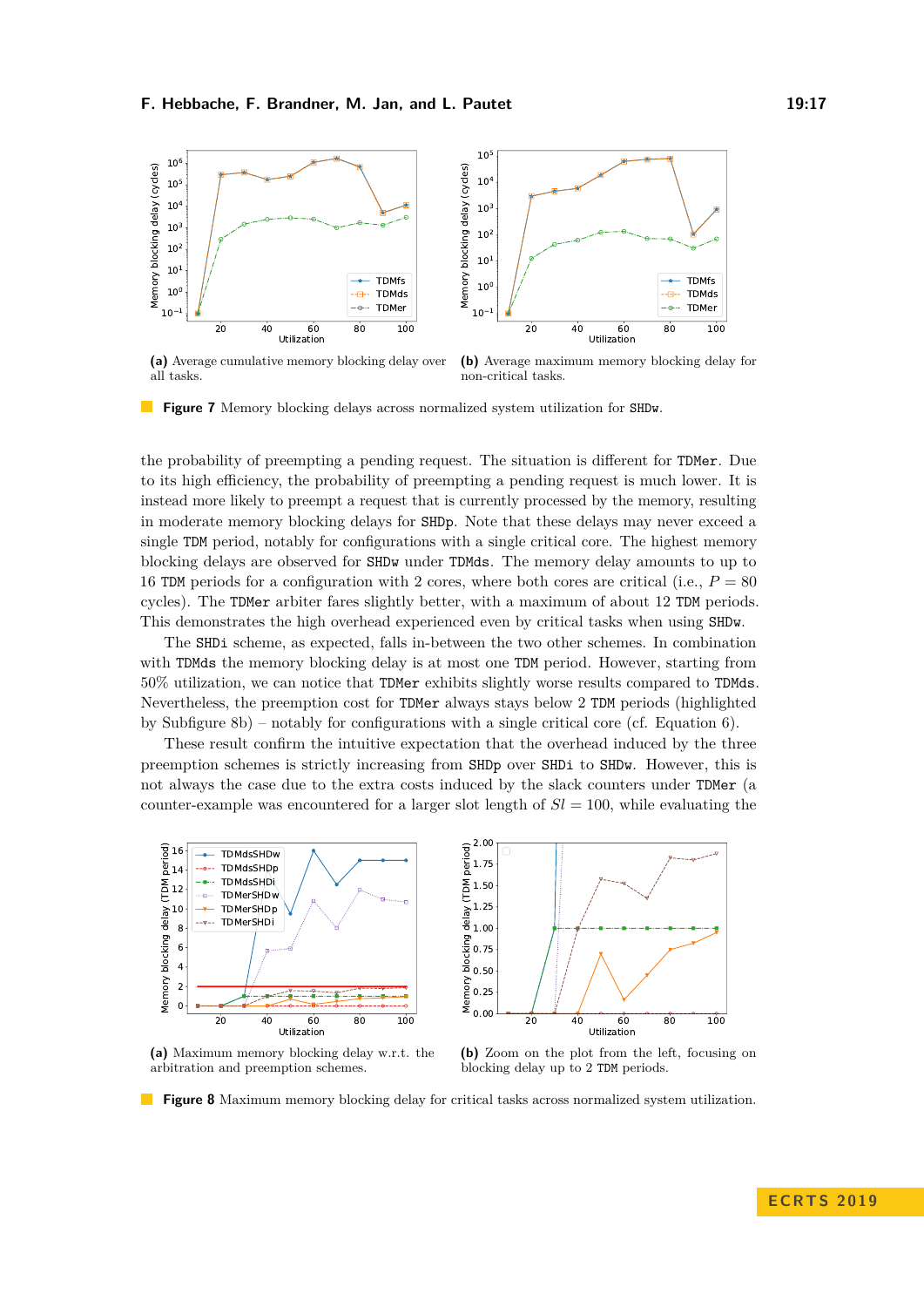## **19:18 Arbitration-Induced Preemption Delays**

impact of varying the memory access latency<sup>[5](#page-17-0)</sup>). Recall that the newly imposed deadline during a preemption is computed considering a minimum slack of a single TDM slot length (*Sl*) in order to avoid clashes on the immediate next TDM slot (see Subsection [5.4\)](#page-11-1). Accounting for this additional runtime overhead  $\varepsilon \leq Sl$ , we can derive a relationship between the various  $\text{preemption schemes: MB}^{\text{SHDP}}_i \leq \text{MB}^{\text{SHDr}}_i \leq \text{MB}^{\text{SHDw}}_i + \varepsilon.$ 

To conclude, the arbitration-induced preemption costs for critical tasks can be very high at runtime when the SHDw scheme is used, while it is similar for the SHDi and the SHDp schemes. This means that other criteria, such as predictability and implementation complexity, can be used to choose among the schemes. SHDi appears to strike a reasonable balance between these two criteria. Besides, the memory blocking delays are lower using TDMer than when using TDMfs or TDMds.

## **6.3 Results for (Preemptive) Arbitration Schemes**

We now evaluate the success rate of our preemptive arbitration policies. The success ratio refers to the number of task sets<sup>[6](#page-17-1)</sup> that were *schedulable* for each level of utilization, i.e., simulation ended its execution without any deadline miss for critical tasks. Subfigures [9a, 9b,](#page-17-2) and [9c](#page-17-2) depict this success rate for our 3 arbitration policies under SHDw, SHDp, and SHDi respectively. Results are shown considering the same task set for all combinations. Comparing the impact of the preemption schemes across all utilization levels, little difference among them is visible. This can be explained by the number of preemptions, which is small compared to the total execution time of each simulation. As seen in Section [6.2,](#page-15-2) individual preemptions may however cause considerable overhead.

Overall, there was no significant difference in the success ratio of TDMfs and TDMds, except for a normalized utilization above 70%. In that case, we can notice better results for TDMds, regardless of the preemption technique. This is different from the results obtained in our previous work [\[12,](#page-20-2) [13\]](#page-20-0), which shows an improved memory utilization for TDMds compared to TDMfs. In this previous work, the observed improvement reached up to a factor of 3*.*3 [\[13\]](#page-20-0) in terms of memory utilization at low total system utilization, which then leveled off considerably at higher load. It appears that, TDMds improves the memory utilization mostly for situations where system load is not jeopardizing *schedulability*, explaining the small impact on success rates. However, regardless of the preemption techniques, TDMer shows better results at almost all utilization levels. This can be explained by the decoupling from TDM slots and

<span id="page-17-1"></span>Each point represents an average value over 124 runs.

<span id="page-17-2"></span>

**Figure 9** Average *schedulability* success ratio through normalized system utilization.

<span id="page-17-0"></span> $5$  Results not shown due to space constraints.<br> $6$  Results point represents an average value symptom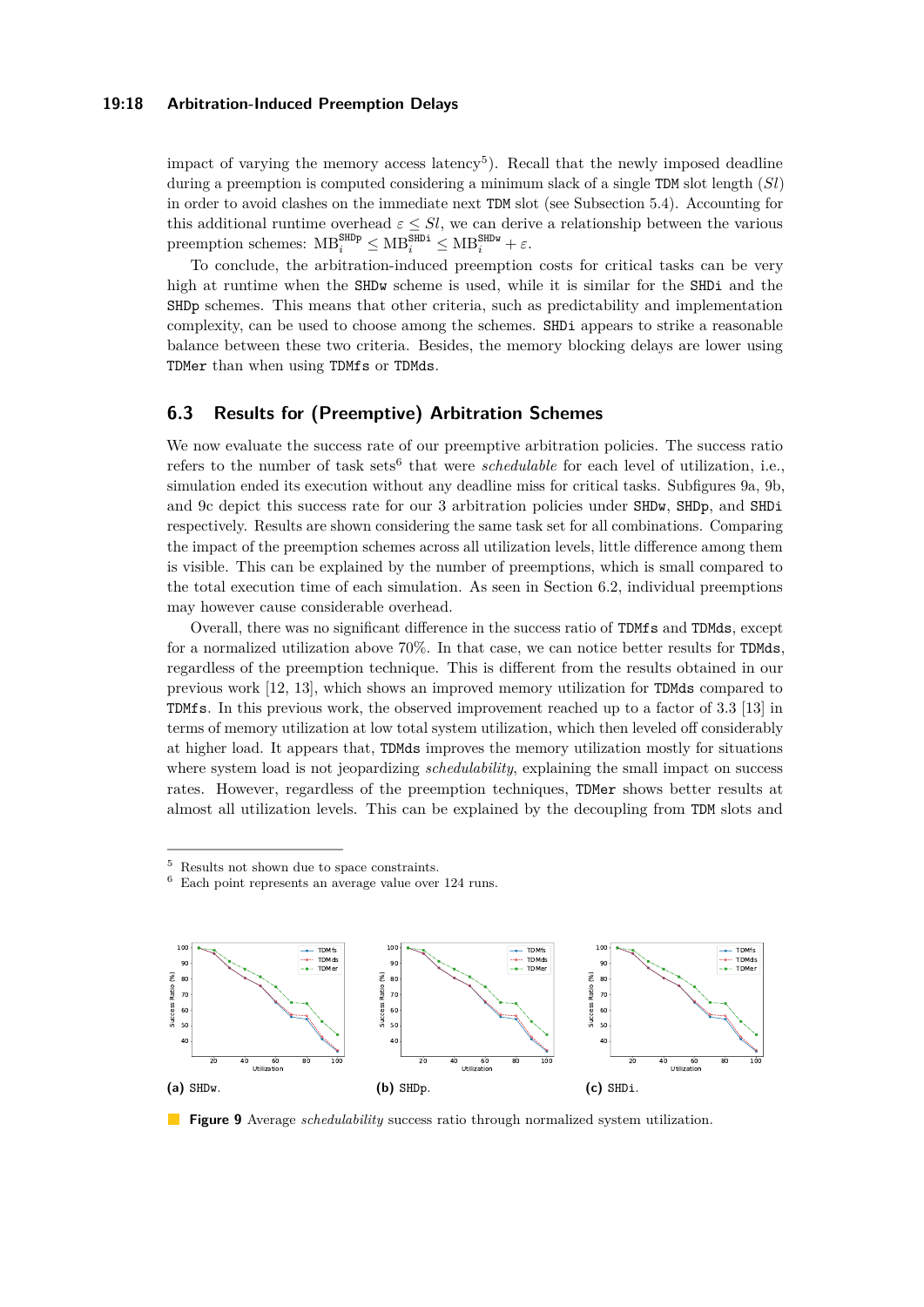<span id="page-18-1"></span>

**Figure 10** Average jobs execution times with varying normalized system utilization using SHDi.

the fine-grained dynamic memory arbitration. This effectively renders the TDMer scheme work-conserving. These results confirm those previously obtained considering a restricted task model (one task per core), where the observed memory utilization improvements for TDMer were considerable, even at high utilization levels [\[13\]](#page-20-0). TDMer thus has a relevant impact on the success rates.

As the most reasonable choice for a preemption scheme is SHDi, Subfigures [10a](#page-18-1) and [10b](#page-18-1) depict the average execution time of critical and non-critical tasks respectively using this scheme. The relative gain by TDMer is particularly visible for the average execution time of non-critical tasks at high utilization levels. For instance, at 100% system utilization TDMer achieves an improvement of 36%. Clearly concluding that TDMer improves the execution times of critical and non-critical tasks, and thus can reduce the probability of missing the deadline of critical tasks. Additionally, as preemptions are rare events, the runtime impact of the different preemption schemes is small compared to the impact of the arbitration policy.

# <span id="page-18-0"></span>**7 Related work**

TDM strategies have been used at different design levels of real-time systems. Tabish et al. [\[21\]](#page-21-5) split tasks into execution phases with and without main memory activities, which are scheduled in order to avoid contention by applying TDM. TDM is applied at the task scheduling level, with slot sizes accommodating the longest phase. Phases without main memory activity may only access data stored in a scratchpad. Preemption-related delays due to memory accesses thus cannot appear.

The *slot* shifting approach by Fohler [\[7\]](#page-20-11), applies a similar idea as our dynamic arbitration schemes, but to task scheduling. The granularity of slots allocated to tasks is consequently much larger than individual memory requests considered here. Memory blocking delays may be present, depending on the underlying platform, *even* when only a single core is considered, but not taken into consideration.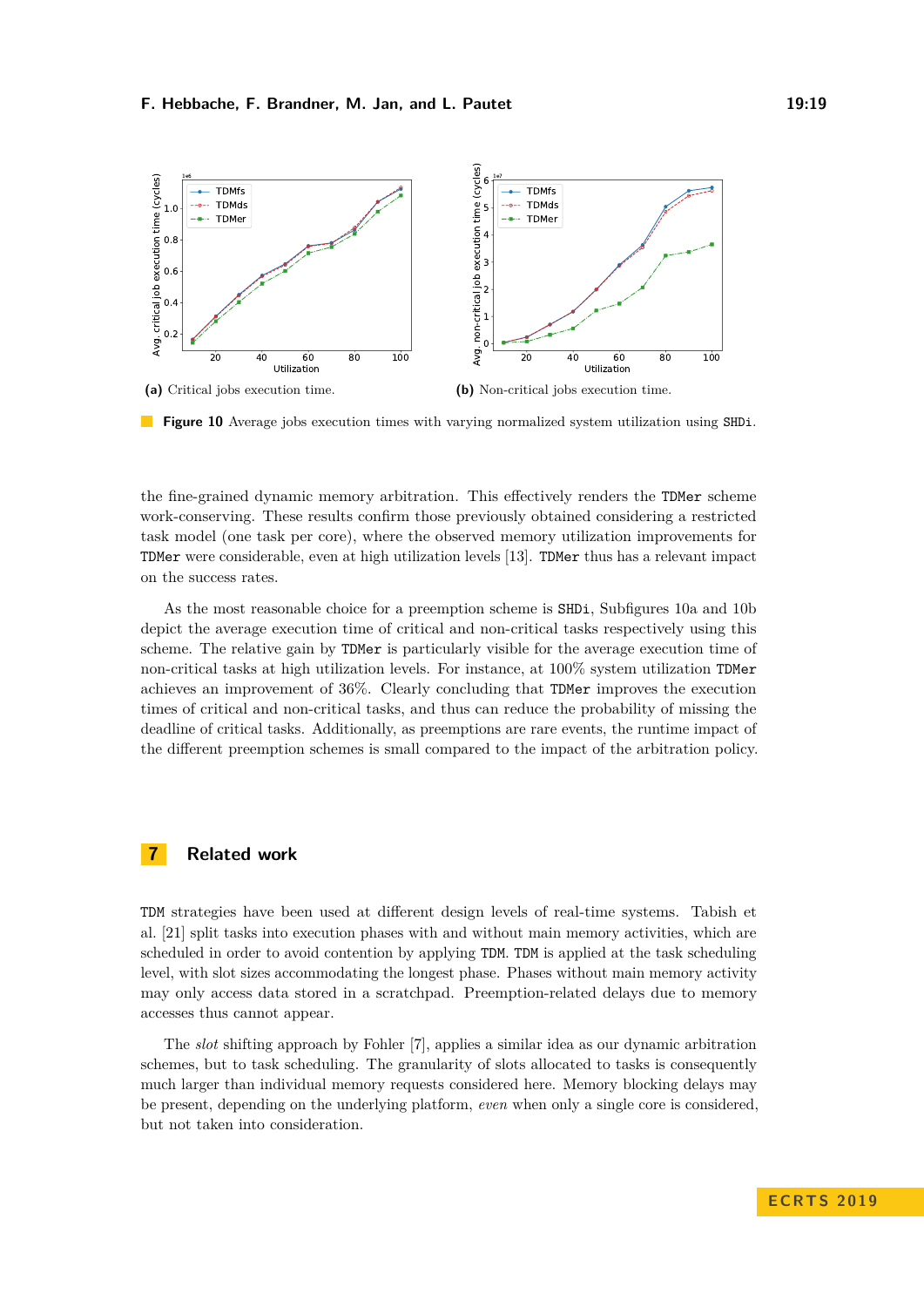## **19:20 Arbitration-Induced Preemption Delays**

Altmeyer et al. [\[1\]](#page-20-1) worked on a compositional framework for multi-core response time analysis. Among other things, they explored the impact of different arbitration schemes (Fixed-Priority, FIFO, Round-Robin and TDM) and defined upper-bounds for the arbitration induced preemptions delays. They assume that all requests sent to the bus are non-preemptive, which is similar to our SHDw approach. Their results only apply to strict TDM and not to our dynamic TDM-based approaches. However, their bounds for Fixed-Priority arbitration seem to be incorrect. Suppose a higher-priority task  $\tau_i$  preempts another tasks  $\tau_j$  ( $j < i$ ). The bus interference experienced by an ongoing request of  $\tau_j$  may then block  $\tau_i$ , i.e., the memory blocking delay. The proposed equation [\[1,](#page-20-1) Eq. 12], however, misses interference from requests issued by a higher priority task  $\tau_k$  running on another core, where  $j < k < i$ . This cannot be resolved easily using the framework of Altmeyer et al. – except if a scheme similar to SHDi is applied. In that case it suffices to consider the ongoing request of the preempted task in the context of the preempting task – via the term  $S_i^x(t)$ .

Yonghui et al. *skip* unused slots in a TDM period, supporting variable-sized TDM slots [\[17\]](#page-21-6). Hassan et al. [\[11,](#page-20-12) [10\]](#page-20-13) similarly propose a work-conserving variant of TDM along with a technique to generate harmonic TDM schedules accommodating critical and non-critical tasks. The approaches do not preserve the relative alignment of the program execution with the TDM schedule, offset analyses [\[14,](#page-20-8) [19\]](#page-21-3) thus cannot be applied. Preemption mechanism are not explicitly discussed, it appears that a strategy similar to SHDp is envisioned by the authors. Memory blocking delays exist and have not been analyzed previously. The bounds for strict TDM appear to be applicable – except for preemptions of non-critical tasks in a harmonic TDM schedule. Finally, it is unclear whether the TDM schedule can be changed in response to a task preemption.

Paolieri et al. [\[18\]](#page-21-1) propose a multi-core platform for mixed-criticality systems that is equipped with a hierarchical Round-Robin arbiter, which always to prioritizes critical tasks. In contrast to the approaches presented here, their arbiter is not able to exploit task criticalities to improve memory utilization or to reduce the average execution time of non-critical tasks. The authors envision a preemption scheme similar to SHDp, but do not analyze the preemption costs. The ideas underlying Altmeyer's analysis for Round-Robin and Fixed-Priority [\[1\]](#page-20-1) could be used to model the system.

Kostrzewa et al. [\[15\]](#page-21-7) propose a mechanism, which provides latency guarantees for hard real-time transmissions in a network-on-chip. For each critical task the amount of slack time is computed off-line and programmed into a counter at the level of NoC interface at every job start. Best-effort transmissions, similar to the dynamic arbiters considered here, may then delay critical transmissions as long as slack is available. Task preemptions are then considered for hard real-time and best-effort transmissions. Critical tasks may run out of slack in the middle of a best-effort transmission which are thus preempted. A delay – similar to the memory blocking delay – is taken into consideration to avoid exhausting the slack budget before all best-effort transmissions are successfully suspended.

# <span id="page-19-0"></span>**8 Conclusion**

The work presented in this paper extends previous work on dynamic TDM-based memory arbitration schemes by adding support for a preemptive execution model and by identifying the limitations of such a system. We identify two sources of arbitration-induced preemption delays, the *memory blocking delay* and the *misalignment delay*, and propose means to manage, and finally bound these delays. While bounding the misalignment delay is straightforward, limiting the memory blocking delay is more involved. We thus propose formal bounds for two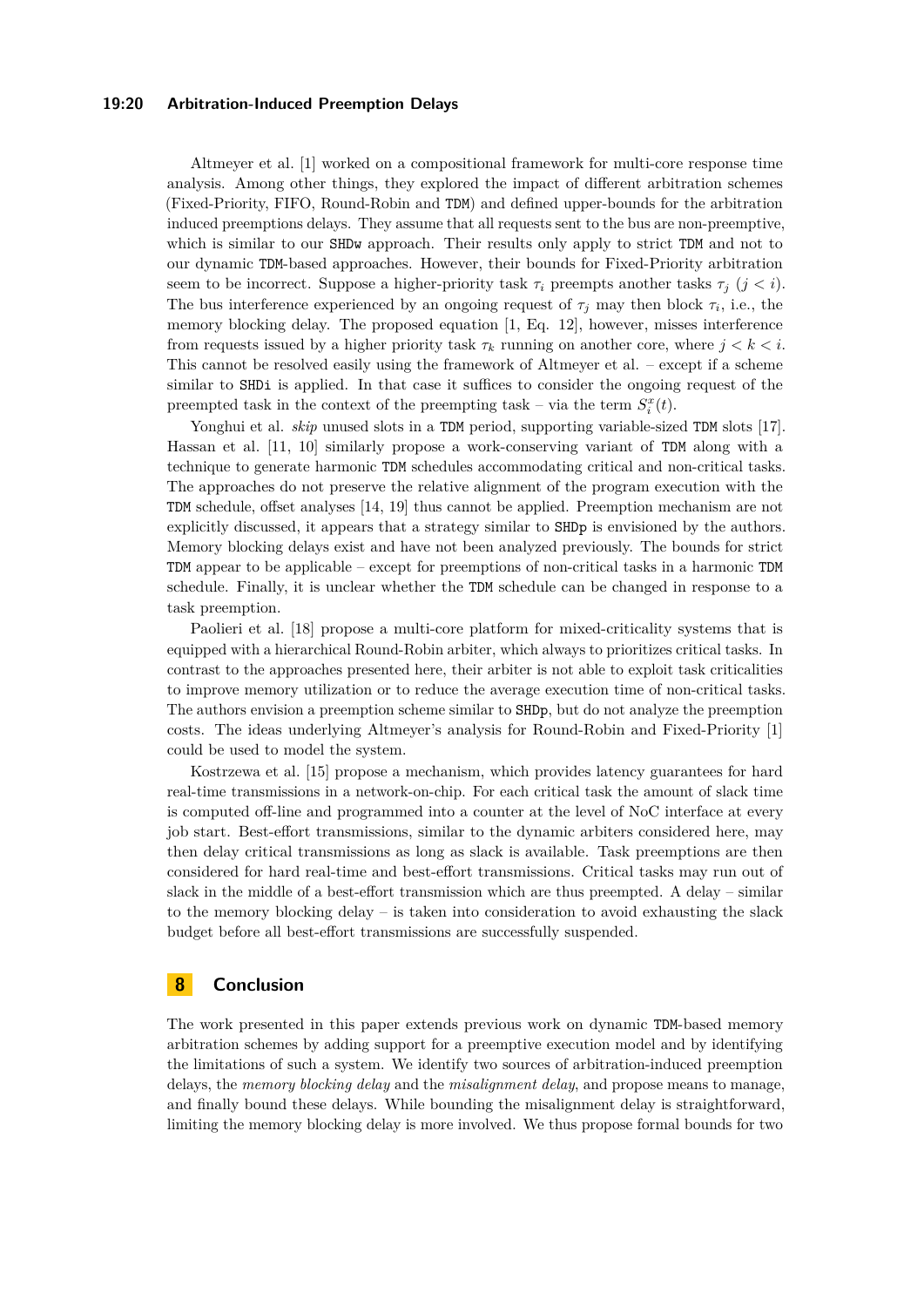## **F. Hebbache, F. Brandner, M. Jan, and L. Pautet 19:21**

obvious preemption schemes based on waiting and preemptable memory requests (SHDw and SHDp). Additionally, we propose an alternative scheme (SHDi), which imposes new deadlines for critical requests and leverages *criticality inheritance* when a critical task is blocked by a non-critical request. The experimental results showed that the preemption mechanisms show little difference at runtime, which allows us to select the best approach according to other criteria, such as low implementation complexity and analyzability. The new SHDi approach appears to offer the best trade-off in terms these criteria.

#### **References**

- <span id="page-20-1"></span>**1** Sebastian Altmeyer, Robert I. Davis, Leandro Indrusiak, Claire Maiza, Vincent Nelis, and Jan Reineke. A Generic and Compositional Framework for Multicore Response Time Analysis. In *Proceedings of the International Conference on Real Time and Networks Systems*, RTNS '15, pages 129–138. ACM, 2015. [doi:10.1145/2834848.2834862](http://dx.doi.org/10.1145/2834848.2834862).
- <span id="page-20-4"></span>**2** N. Audsley, A. Burns, M. Richardson, K. Tindell, and A.J. Wellings. Applying new scheduling theory to static priority pre-emptive scheduling. *Software Engineering Journal*, 8:284–292, 1993.
- <span id="page-20-6"></span>**3** S. Baruah and N. Fisher. The partitioned multiprocessor scheduling of sporadic task systems. In *26th IEEE International Real-Time Systems Symposium (RTSS'05)*, pages 9 pp.–329, December 2005. [doi:10.1109/RTSS.2005.40](http://dx.doi.org/10.1109/RTSS.2005.40).
- <span id="page-20-7"></span>**4** Sanjoy Baruah and N. Fisher. The partitioned multiprocessor scheduling of deadline-constrained sporadic task systems. *IEEE Transactions on Computers*, 55(7):918–923, July 2006. [doi:](http://dx.doi.org/10.1109/TC.2006.113) [10.1109/TC.2006.113](http://dx.doi.org/10.1109/TC.2006.113).
- <span id="page-20-3"></span>**5** Alan Burns and Robert I. Davis. A Survey of Research into Mixed Criticality Systems. *ACM Comput. Surv.*, 50(6):82:1–82:37, November 2017. [doi:10.1145/3131347](http://dx.doi.org/10.1145/3131347).
- <span id="page-20-9"></span>**6** P. Emberson, R. Stafford, and R.I. Davis. Techniques For The Synthesis Of Multiprocessor Tasksets. In *Workshop on Analysis Tools and Methodologies for Embedded and Real-time Systems (WATERS)*, pages 6–11, 2010.
- <span id="page-20-11"></span>**7** G. Fohler. Joint scheduling of distributed complex periodic and hard aperiodic tasks in statically scheduled systems. In *Proc. Real-Time Systems Symposium (RTSS)*, pages 152–161, Pisa, Italy, December 1995.
- <span id="page-20-10"></span>**8** M. R. Guthaus, J. S. Ringenberg, D. Ernst, T. M. Austin, T. Mudge, and R. B. Brown. MiBench: A free, commercially representative embedded benchmark suite. In *Proc. of the Int. Workshop on Workload Characterization*, pages 3–14, 2001.
- <span id="page-20-5"></span>**9** S. Hahn, J. Reineke, and R. Wilhelm. Towards Compositionality in Execution Time Analysis: Definition and Challenges. *SIGBED Rev.*, 12(1):28–36, 2015.
- <span id="page-20-13"></span>**10** M. Hassan and H. Patel. Criticality- and Requirement-Aware Bus Arbitration for Multi-Core Mixed Criticality Systems. In *2016 IEEE Real-Time and Embedded Technology and Applications Symposium (RTAS)*, pages 1–11, April 2016. [doi:10.1109/RTAS.2016.7461327](http://dx.doi.org/10.1109/RTAS.2016.7461327).
- <span id="page-20-12"></span>**11** M. Hassan, H. Patel, and R. Pellizzoni. A framework for scheduling DRAM memory accesses for multi-core mixed-time critical systems. In *21st IEEE Real-Time and Embedded Technology and Applications Symposium*, pages 307–316, April 2015. [doi:10.1109/RTAS.2015.7108454](http://dx.doi.org/10.1109/RTAS.2015.7108454).
- <span id="page-20-2"></span>**12** F. Hebbache, M. Jan, F. Brandner, and L. Pautet. Dynamic Arbitration of Memory Requests with TDM-like Guarantees. In *International Workshop on Compositional Theory and Technology for Real-Time Embedded Systems (CRTS'17)*, December 2017.
- <span id="page-20-0"></span>**13** F. Hebbache, M. Jan, F. Brandner, and L. Pautet. Shedding the Shackles of Time-Division Multiplexing. In *2018 IEEE Real-Time Systems Symposium (RTSS)*, pages 456–468, December 2018. [doi:10.1109/RTSS.2018.00059](http://dx.doi.org/10.1109/RTSS.2018.00059).
- <span id="page-20-8"></span>**14** T. Kelter, H. Falk, P. Marwedel, S. Chattopadhyay, and A. Roychoudhury. Static Analysis of Multi-core TDMA Resource Arbitration Delays. *Real-Time Syst.*, 50(2):185–229, March 2014.